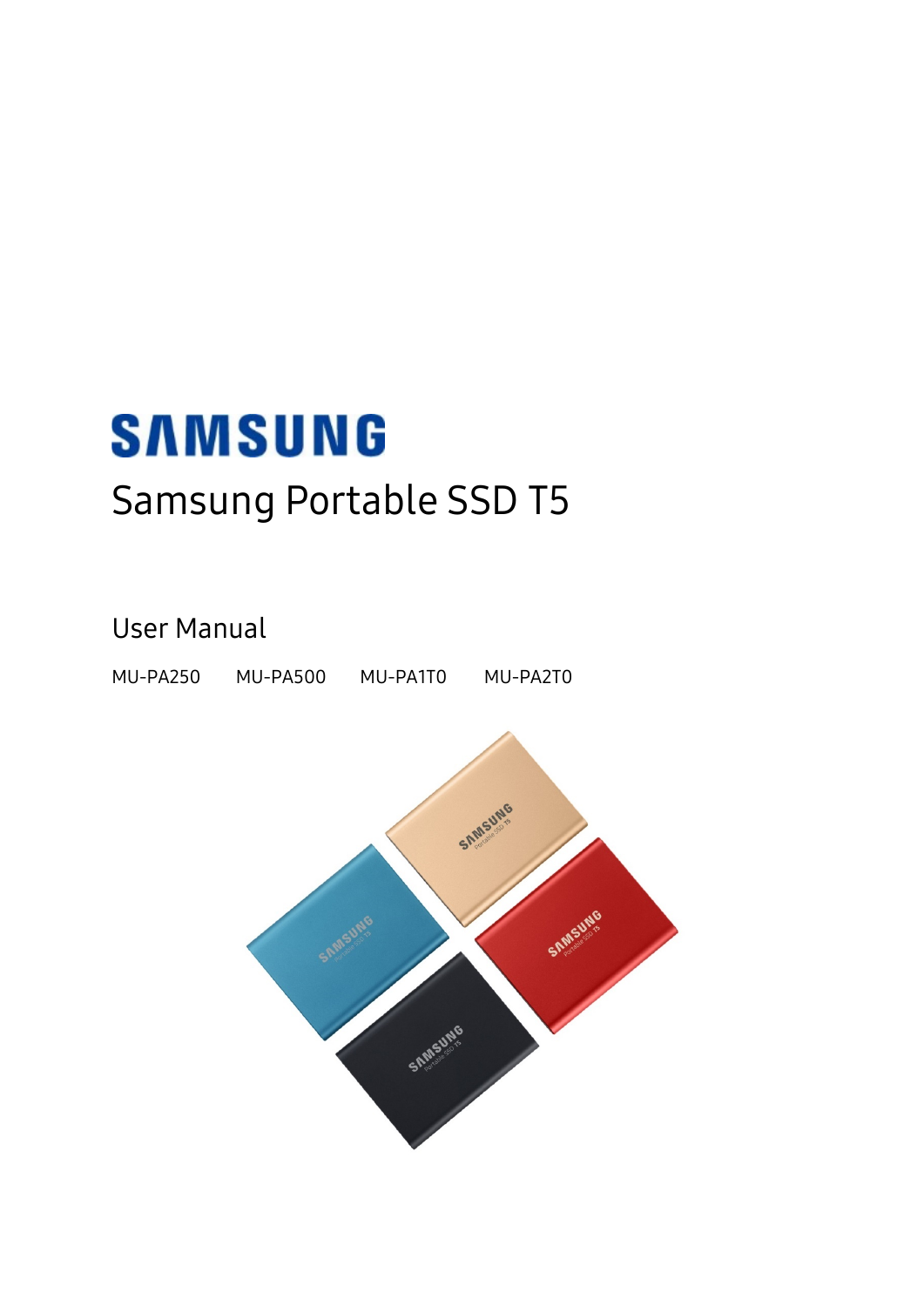## **LEGALITIES**

### LEGAL DISCLAIMER

### SAMSUNG ELECTRONICS RESERVES THE RIGHT TO CHANGE PRODUCTS, INFORMATION AND SPECIFICATIONS WITHOUT NOTICE.

Products and specifications discussed herein are for reference purposes only. All information discussed herein may change without notice and is provided on an "AS IS" basis, without warranties of any kind. This document and all information discussed herein remain the sole and exclusive property of Samsung Electronics. No license of any patent, copyright, mask work, trademark or any other intellectual property right is granted by one party to the other party under this document, by implication, estoppels or otherwise. Samsung products are not intended for use in life support, critical care, medical, safety equipment, or similar applications where product failure could result in loss of life or personal or physical harm, or any military or defense application, or any governmental procurement to which special terms or provisions may apply. For updates or additional information about Samsung products, contact your nearest Samsung office [\(www.samsung.com/portable-ssd](http://www.samsung.com/portable-ssd) and [www.samsung.com/support\)](http://www.samsung.com/support). All brand names, trademarks and registered trademarks belong to their respective owners.

Copyright, 2019 Samsung Electronics Co., Ltd. All rights reserved.

#### COPYRIGHT © 2019

This material is copyrighted by Samsung Electronics. Any unauthorized reproduction, use or disclosure of this material, or any part thereof, is strictly prohibited and is a violation under copyright law.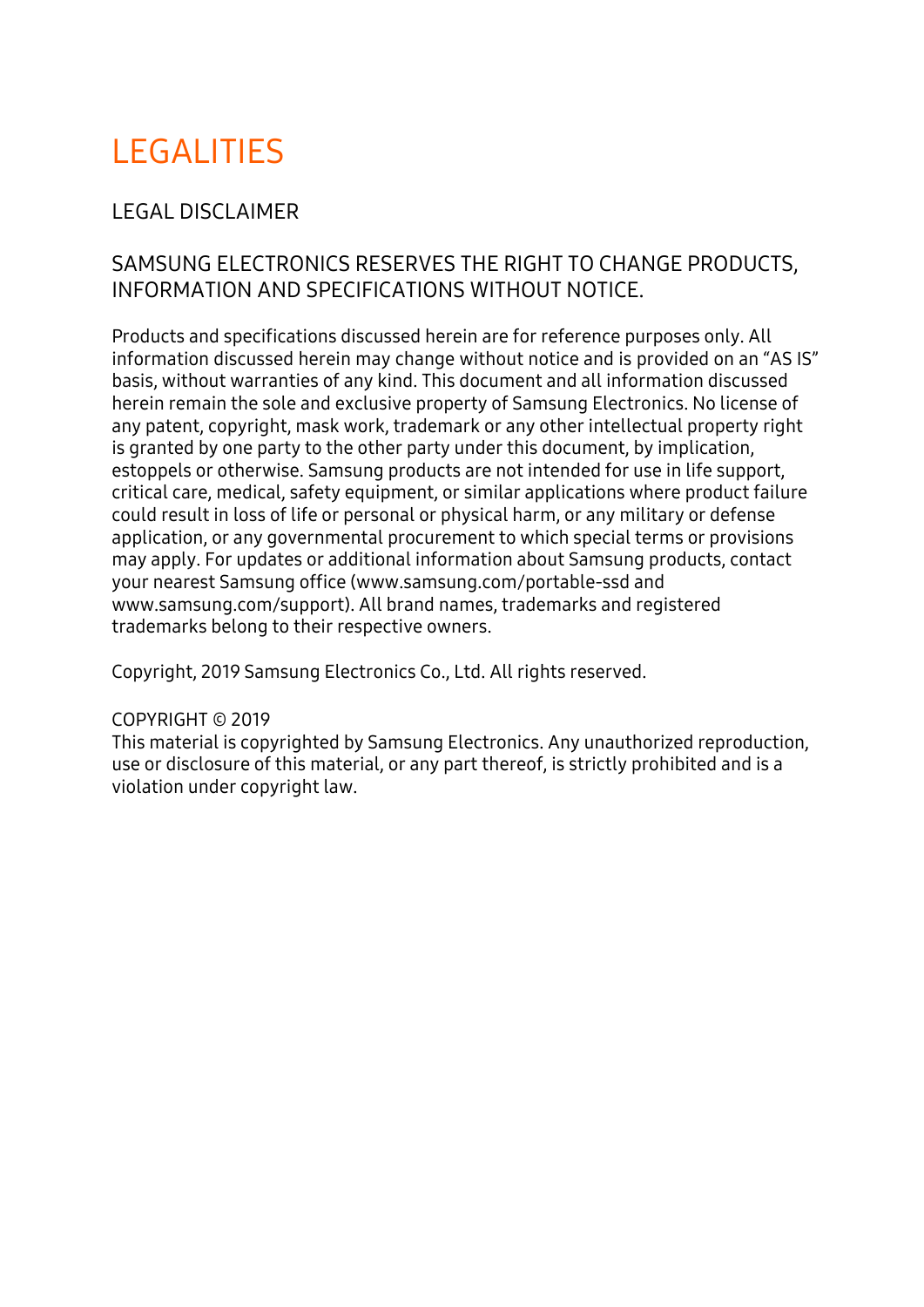## Samsung Portable SSD T5

### **User Manual**

## **Table of Contents**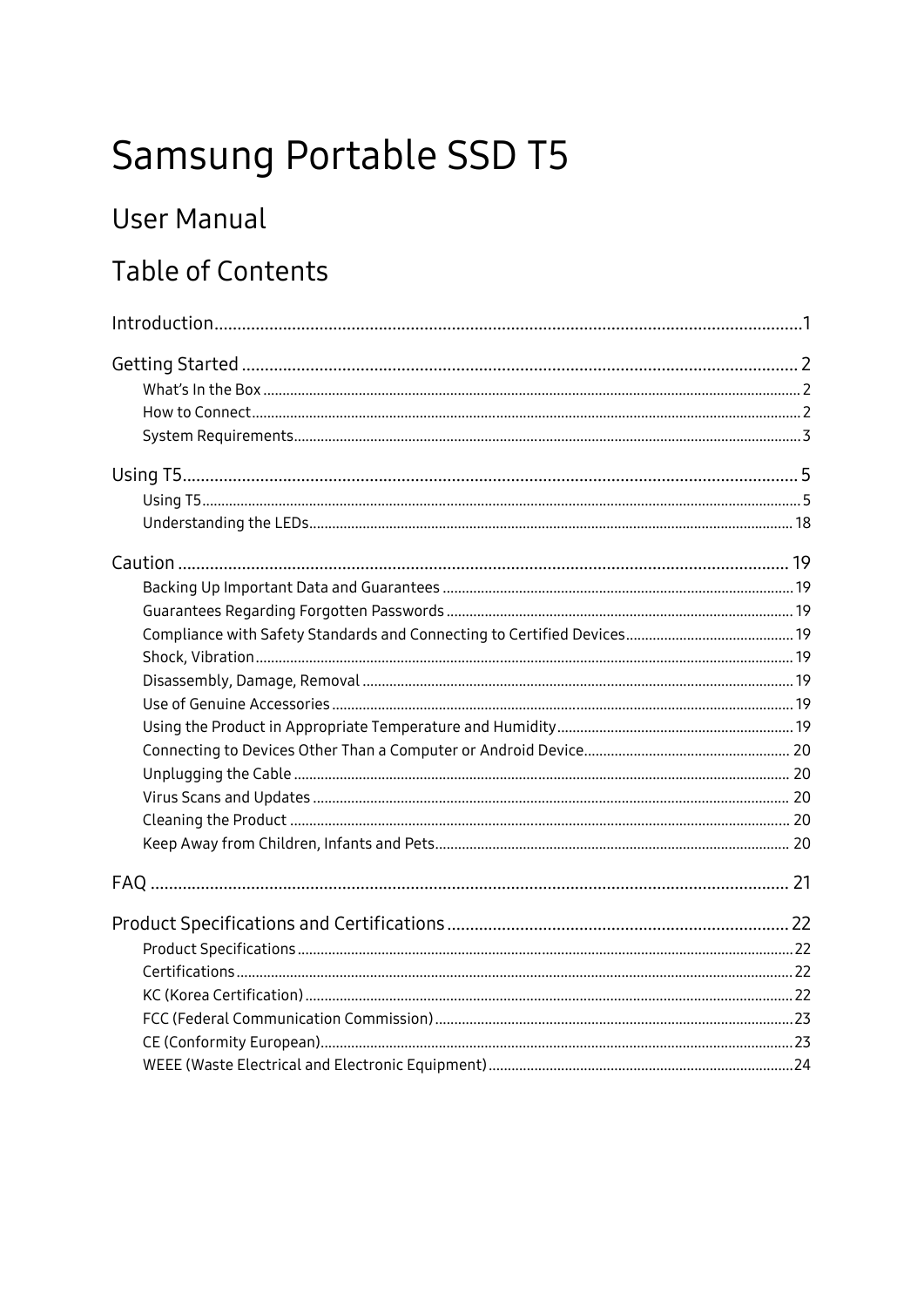## <span id="page-3-0"></span>Introduction

Samsung Portable SSD T5 is the latest innovation in external storage enabling you to enjoy extraordinary speeds, and a sleek and solid form factor, secure data protection and multi-device flexibility. It is a whole new experience for your data storage needs, professional or personal.

### Industry-leading Speed

Samsung, a world leader in Memory technology, has pioneered and revolutionized external storage with the extraordinarily fast Samsung Portable SSD T5, offering transfer speeds of up to 540 MB/s.

### Sleek and Solid External Storage

The lightweight and pocket-sized Samsung Portable SSD T5 comes with a shockproof aluminum exterior, and makes it easy to access up to 2TB of data anywhere. Its shock-resistant internal frame can withstand accidental drops of up to two meters (6.6 feet)\*.

### Secure and Convenient

Samsung Portable SSD T5 enables users to seamlessly and securely store, access and transfer data across multiple Operating Systems and devices with Password protection software based on AES 256 bit hardware encryption. Samsung Portable SSD T5 comes with the latest USB Type-C port and two types of connection cables (USB Type-C to C and USB Type-C to A) make it easy to use.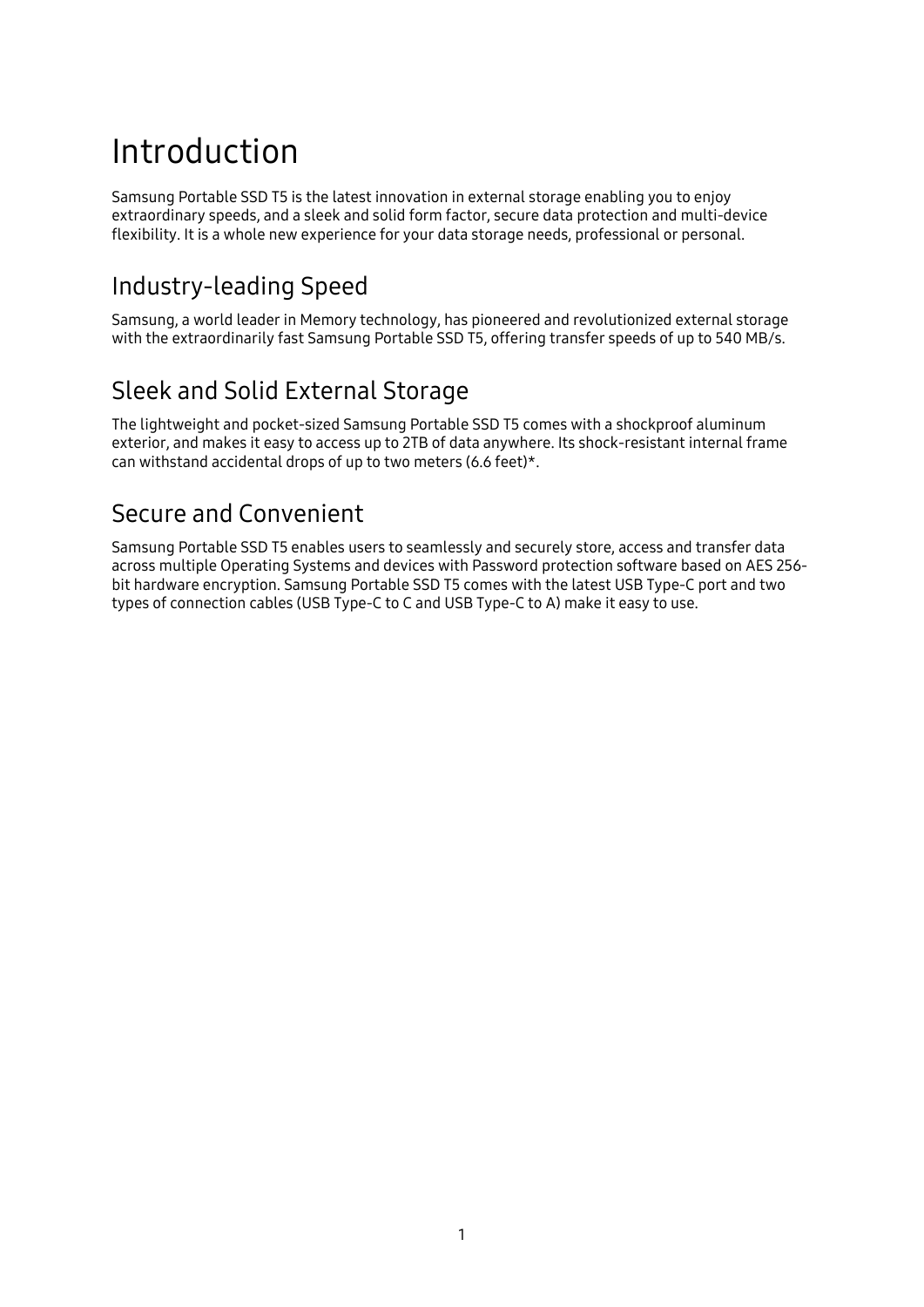## <span id="page-4-0"></span>Getting Started

Before using the Samsung Portable SSD T5 (referred to as "T5"), please read this User Manual thoroughly so that you may know how to use the product in a safe and appropriate manner.

### <span id="page-4-1"></span>What's In the Box

- Portable SSD T5
- USB 3.1 USB-C to A cable
- USB 3.1 USB-C to C cable
- Quick Start Guide/Warranty Statement



### <span id="page-4-2"></span>How to Connect

Select the cable compatible with your device. Connect one end of the cable to the device and the other end to the T5.



C to C cable C to A cable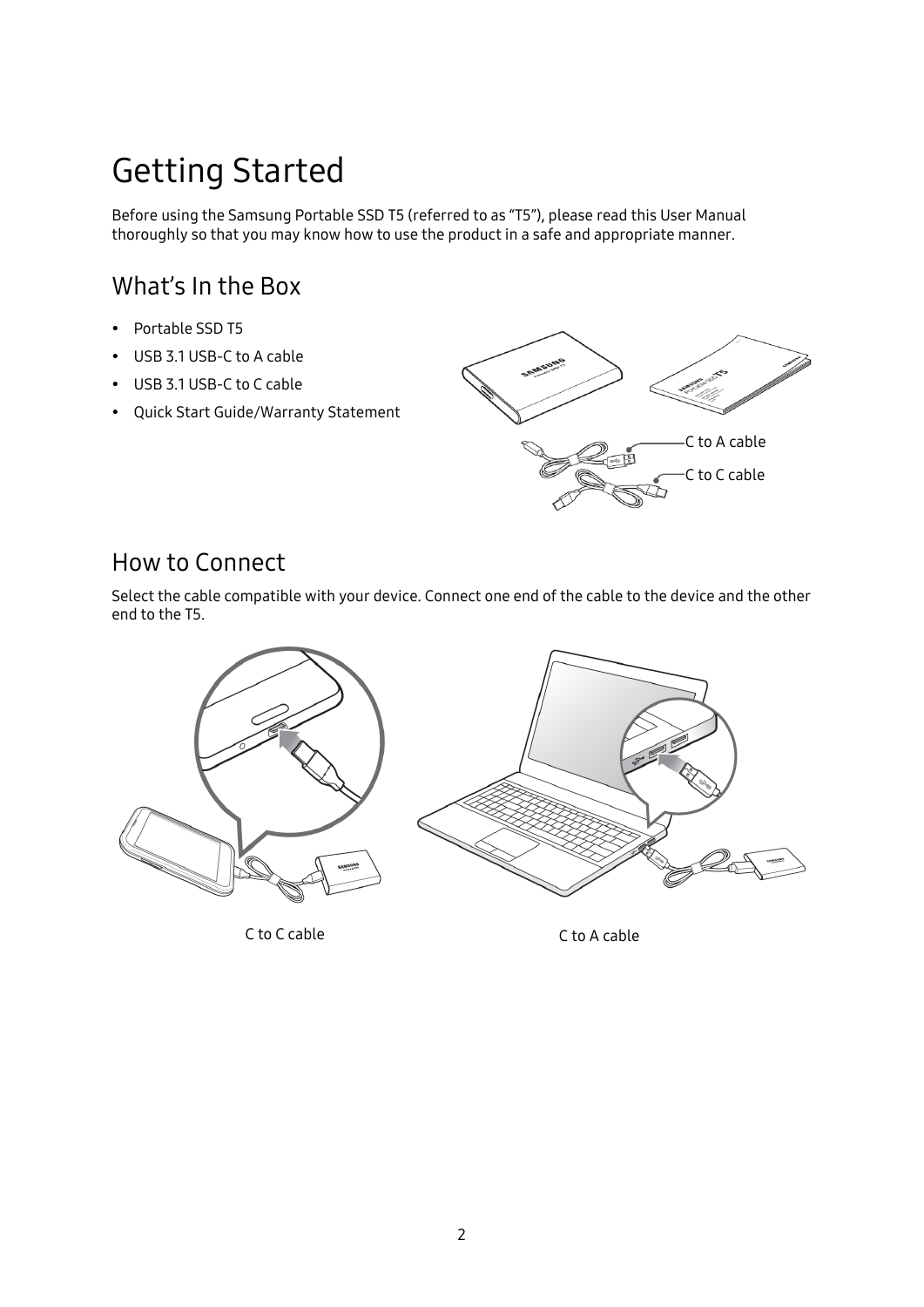### <span id="page-5-0"></span>System Requirements

1. USB 3.1 Gen 2 (10 Gbps) or USB 3.1 Gen 1 (5 Gbps) Interface Support

USB (Universal Serial Bus) is a serial input/output interface standard for connecting various devices. T5's data transfer speed is optimal with USB 3 (USB 3.1 Gen 2 and USB 3.1 Gen 1, collectively referred to as "USB 3"), and using lower versions such as USB 2.0 and 1.1 may result in lower performances due to interface limitations inherent in such lower versions.

\* Performance may vary depending on user's system to which T5 is connected. Even when using USB 3.0 connections, T5 may not perform well if your system does not support UASP (USB Attached SCSI Protocol). Please make sure that your system supports UASP.

2. Recommended Operating Systems for Using Security Software

To enjoy security software for T5, we recommend the operating system ("OS") meeting the following requirements:

- Windows OS: Windows 7 or higher
- Mac OS: Mac OS X 10.9 or higher
- Android: Android KitKat (ver. 4.4) or higher

#### 3. File Formats

T5 is pre-formatted in using exFAT file system which is supported by Windows OS, Mac OS, and Android operating systems. Whether data formatted to a certain format may be read or written to your computer vary depending on the OS, as specified in the table below. If you use T5 on a single OS, it is recommended that you format the T5 using the appropriate file format for that OS. (e.g.) Read/write restrictions for file systems by each operating system

| File Formats | Windows OS          | Mac OS              |
|--------------|---------------------|---------------------|
| exFAT        | Both read and write | Both read and write |
| <b>NTFS</b>  | Both read and write | Read only           |
| <b>HFS</b>   | Not recognizable    | Both read and write |

\* When using exFAT across multiple operating systems, data writing may become locked and you may only be able to read data. If such problem occurs, you can restore write access by following the instructions below.

- Mac OS: Connect T5 to your Mac again, and perform Eject.
- Windows OS: When the notice pops up saying that write access is disabled, click "Scan and fix" to perform Check Disk (CHKDSK). If you did shut down the notice without performing Check Disk, you may do it by selecting the drive  $\rightarrow$  Right-click  $\rightarrow$  Properties  $\rightarrow$  Tools  $\rightarrow$  click Check.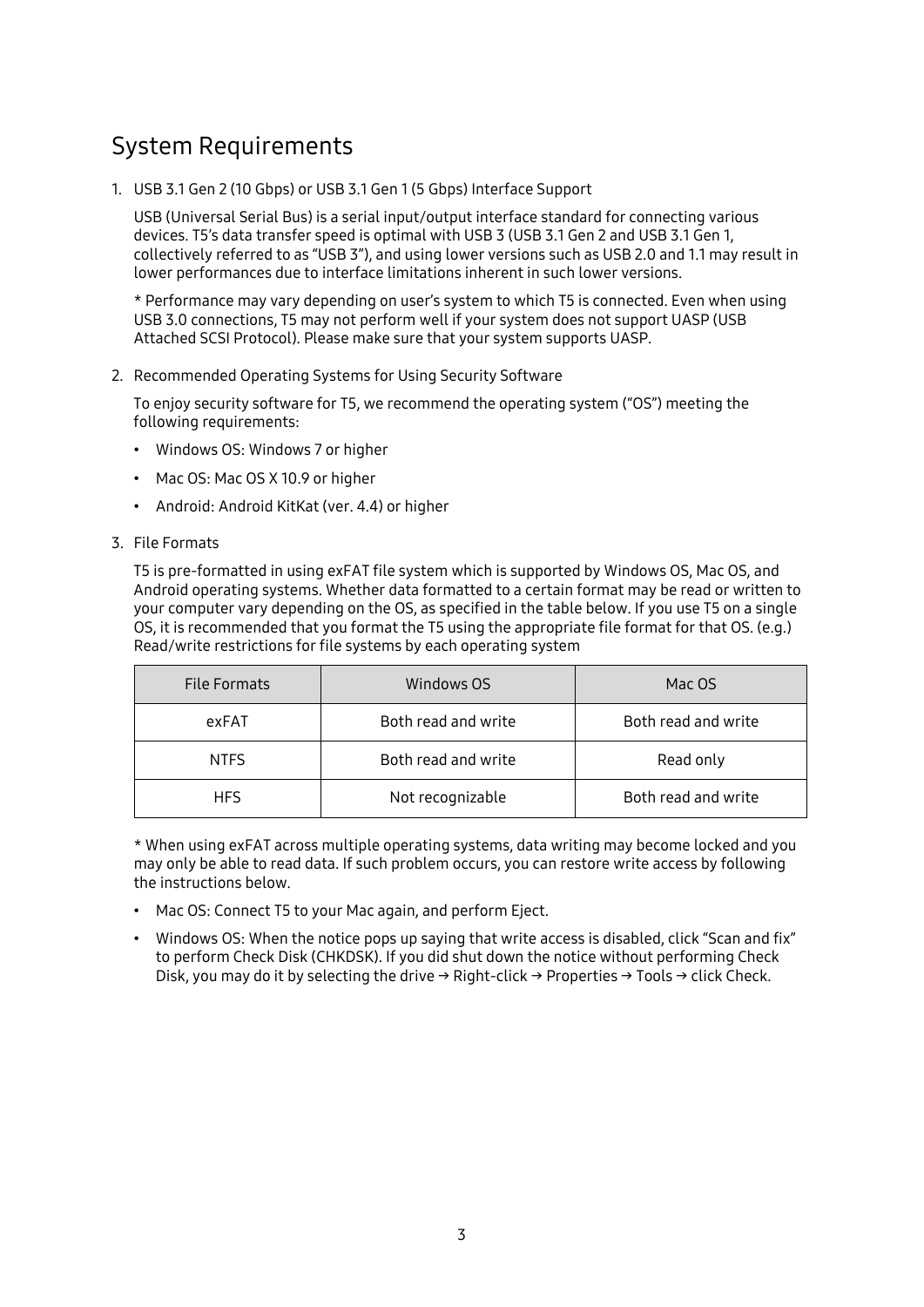4. Capacity of T5 Displayed on the System

The capacity reported by the system to which T5 is connected may differ from the labeled capacity, due to the difference between the decimal and binary systems of measurement and other factors including the drive's partitioning and blocking.

\* e.g.: Windows OS: 1 GB = 1024MB, Mac OS: 1GB = 1000MB

Labeled capacity uses decimal system and is convertible as below:

1 GB=1,000,000,000 bytes, 1 TB=1,000,000,000,000 bytes

Lower capacity may be demonstrated by your computer due to use of a different measurement standard.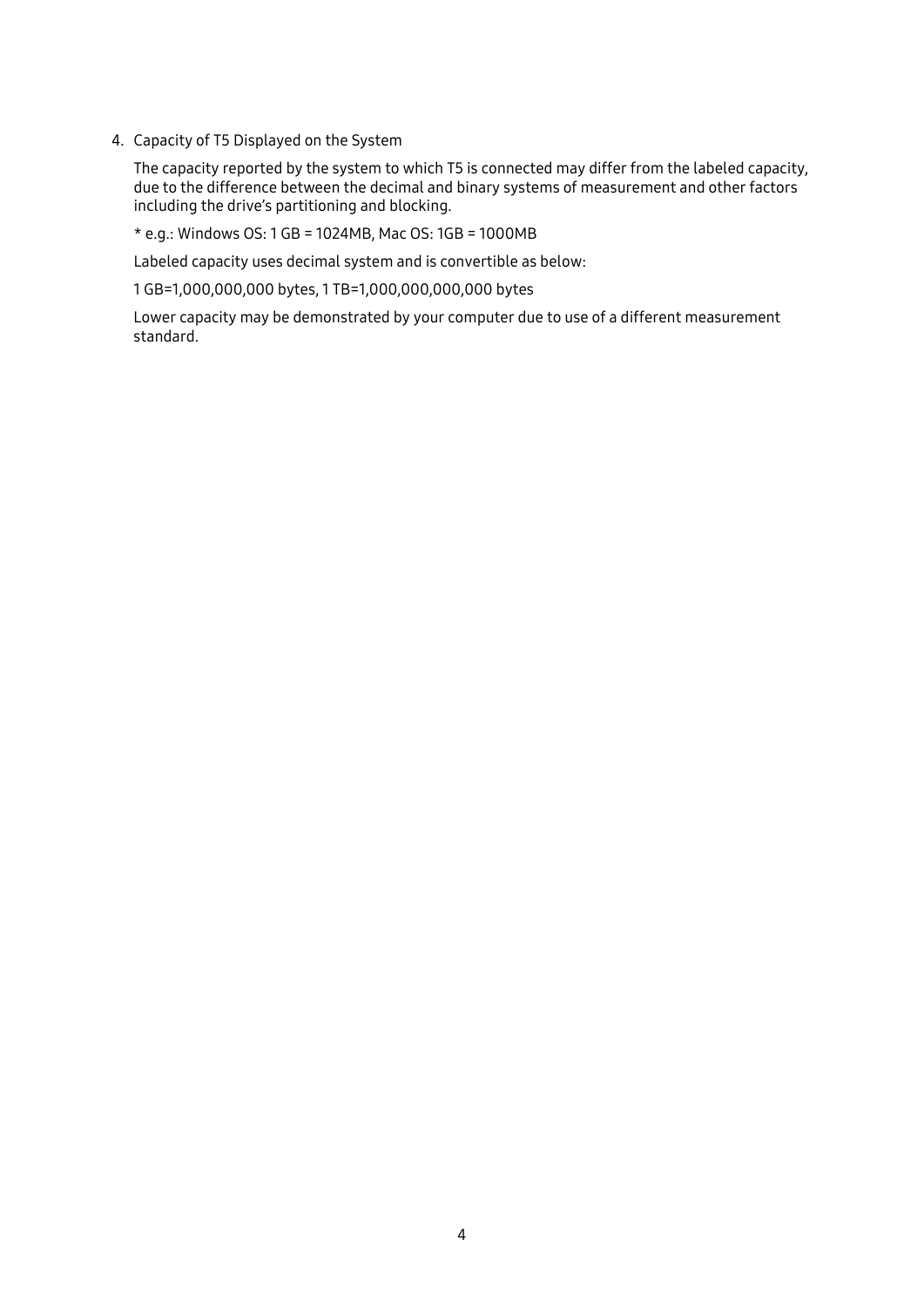## <span id="page-7-0"></span>Using T5

### <span id="page-7-1"></span>Using T5

#### 1. Connecting T5

Select the cable compatible with your device. Connect one end of the cable to the device and the other end to the T5.

2. Installing Samsung Portable SSD Software (For Password protection and Firmware update)

#### For PCs and Macs

A. Running Samsung Portable SSD Software

In the Explorer (Windows OS) or Desktop (Mac OS), select the "Samsung Portable SSD" application.

Windows OS: SamsungPortableSSD\_Setup\_Win.exe

Mac OS: SamsungPortableSSD\_Setup\_Mac.pkg

\* If you format partition of the T5 after purchase, Samsung Portable SSD Software stored in the drive will be deleted. In such case, please download the "Samsung Portable SSD" application from Samsung website (http://www.samsung.com/portable-ssd) and set a password.

\* Installation of Samsung Portable SSD Software for T5 will automatically remove previous version, if remaining in your computer, which was designed for T3.

- \* Samsung Portable SSD Software may not operate without device (driver) enabled.
- B. Setting Password

\* Password protection is optional. You may use T5 without security/update feature enabled.

Please follow the instructions that appear on each screen of the Samsung Portable SSD Software. Once you agree to the terms and conditions of the Samsung Portable SSD Software while it is being installed, you can set a password through the following steps. (Certain elements of Samsung Portable SSD Software will be installed on the user's computer for password protection.)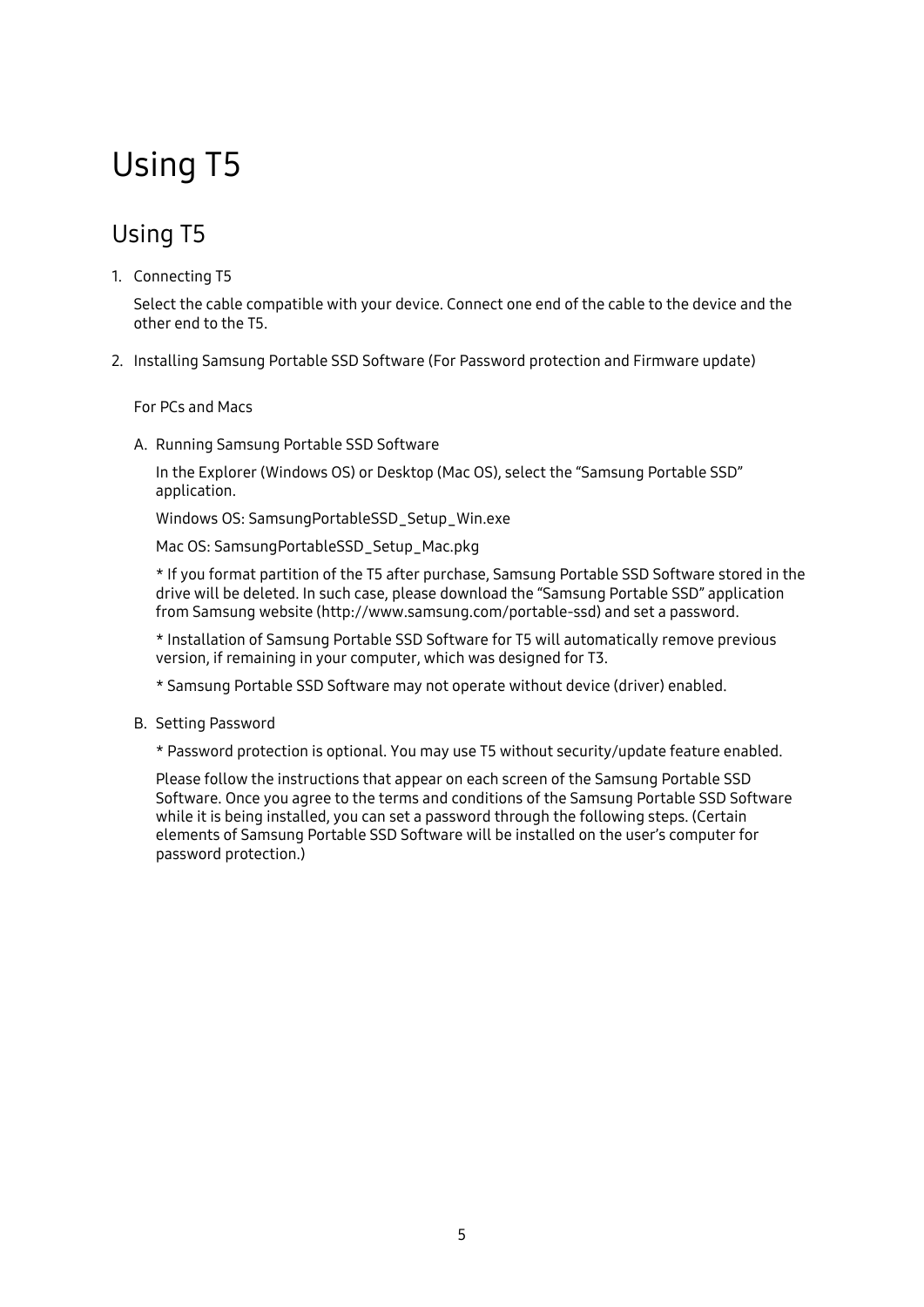| SAMSUNG<br><b>PORTABLE SSD</b> | <b>WELCOME!</b><br>SAMSUNG Portable SSD provides strong security<br>to protect your data. To activate Security Mode,                                                                                                                                            |  |
|--------------------------------|-----------------------------------------------------------------------------------------------------------------------------------------------------------------------------------------------------------------------------------------------------------------|--|
| <b>Samsung T5</b>              | complete the following steps.                                                                                                                                                                                                                                   |  |
|                                | <b>Name</b><br>Samsung T5                                                                                                                                                                                                                                       |  |
|                                | Password<br>Enter your new password (4-16 characters)<br>$\odot$                                                                                                                                                                                                |  |
|                                | Confirm your new password<br>$\odot$                                                                                                                                                                                                                            |  |
|                                | NOTICE: Please be aware you will not have access to your data if<br>you forget or lose your password. In no event shall Samsung be<br>liable for any data loss resulting from the factory reset service<br>rendered as the sole measure to reset your password. |  |
|                                | <b>SKIP</b><br><b>FINISH</b>                                                                                                                                                                                                                                    |  |
| <b>UPDATE</b>                  |                                                                                                                                                                                                                                                                 |  |

\* Samsung shall not be liable for loss of user data caused by forgotten or stolen passwords. In an effort to keep the device as secure as possible, there is no password recovery option. If the password is forgotten, users need to have T5 to be restored to factory setting through online service rendered by our customer service centers. Please keep it in mind that all user data placed in T5 will be lost by factory reset and be cautious not to forget or misplace your password.

\* Only Mac OS, "Samsung Portable SSD" driver is required for the security functionality. If the kernel extension is not installed, complete the installation by following the sequence on the package installation. Once installed, disconnect and reconnect T5 to confirm that the installation was successful.

\* Only Mac OS, "Samsung Portable SSD" driver and some of 3rd party drivers, including SATSMARTDriver are mutually exclusive. If you wish to work with SATSMARTDriver, please remove Samsung Portable SSD driver and install SATSMARTDriver as following instruction.

\* When both Samsung Portable SSD Driver and SATSMARTDriver are installed and conflict is detected, the instructions like the following will be available:

How to remove Samsung Portable SSD Driver and install SATSMARTDriver

#sudo kextunload /System/Library/Extensions/SamsungPortableSSDDriver.kext

#sudo kextload /System/Library/Extensions/SATSMARTDriver.kext

How to remove SATSMARTDriver and install SamsungPortableSSDDriver

#sudo kextunload /System/Library/Extensions/SATSMARTDriver.kext

#sudo kextload /System/Library/Extensions/SamsungPortableSSDDriver.kext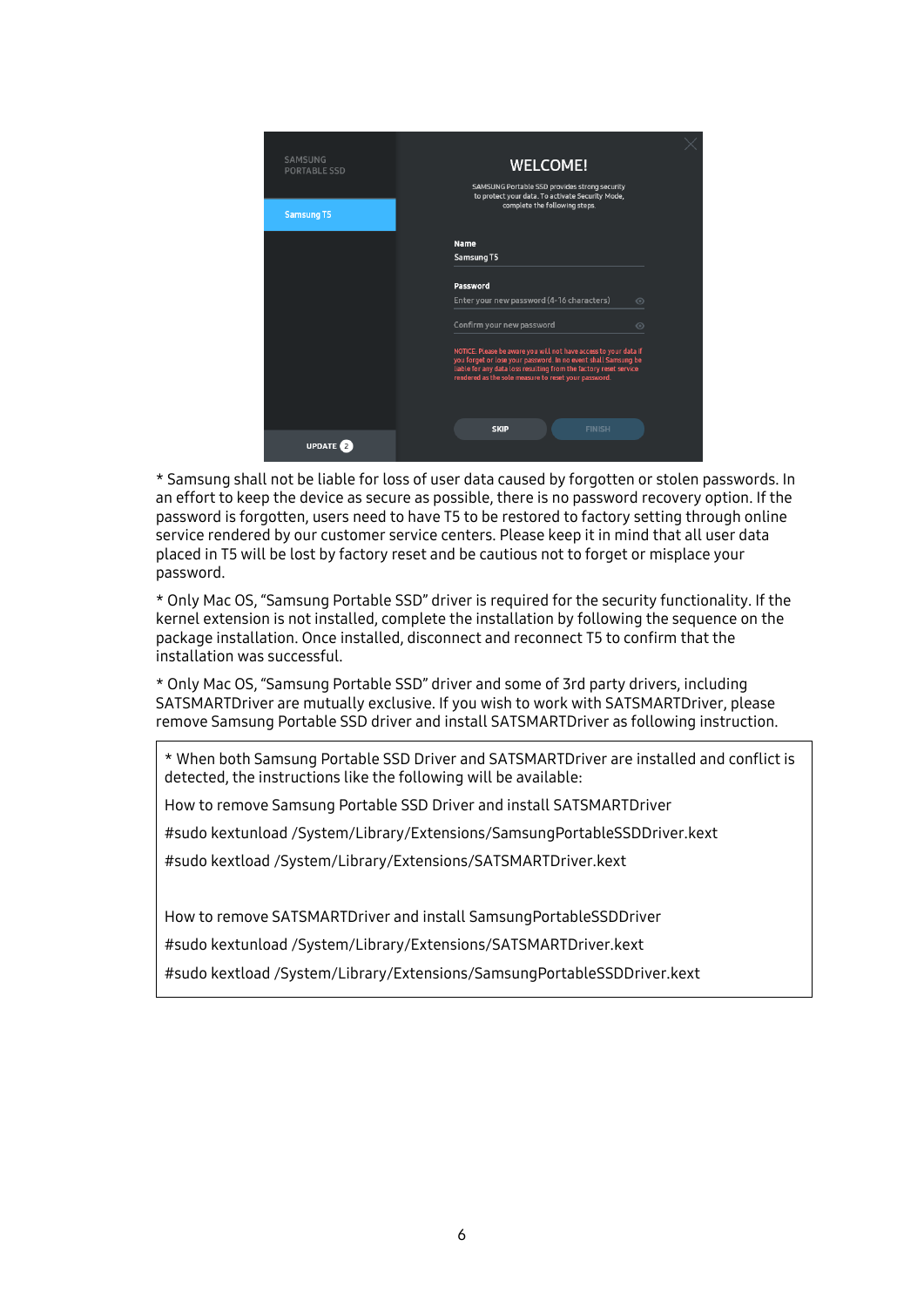#### C. Unlock T5

If you've enabled password protection, every time you connect T5 to your computer you need to enter your password and click the "UNLOCK" button before getting access to the data in T5. If you fail to type correct password, your access will be confined to capacity of about 128MB allocated to SamsungPortableSSD.exe and SamsungPortableSSD.app, which means that you will be locked out of the data protected by password.



Home Screen

| SAMSUNG<br><b>PORTABLE SSD</b> | SAMSUNG_T5                       |            |
|--------------------------------|----------------------------------|------------|
|                                |                                  |            |
| <b>E</b> SAMSUNG_T5            | <b>SETTINGS</b>                  |            |
|                                |                                  |            |
|                                |                                  |            |
|                                |                                  |            |
|                                | Total 232GB                      |            |
|                                |                                  |            |
|                                | <b>OGB Used</b>                  | 232GB Free |
|                                | <b>Security Mode is Enabled.</b> |            |
|                                |                                  |            |
|                                |                                  |            |
|                                |                                  |            |
|                                |                                  |            |
|                                |                                  |            |
|                                |                                  |            |
| <b>UPDATE</b> 2                |                                  |            |

\* Depending on the user environment, the "SamsungPortableSSD Software" may not be executed automatically. In such case, please double-click the "SamsungPortableSSD Software" icon in Explorer on Windows or the Desktop on Mac.

\* Password protection may be supported by each OS' certain version or higher only. Please check whether your OS meets the system requirements and supports password protection.

\* If password protection is enabled, only the capacity of security partition in the T5 will be initially displayed. In case of Windows 7, the size is approximately 128 MB. Once you enter your password and unlock successfully, the full capacity of T5 will be displayed in your system.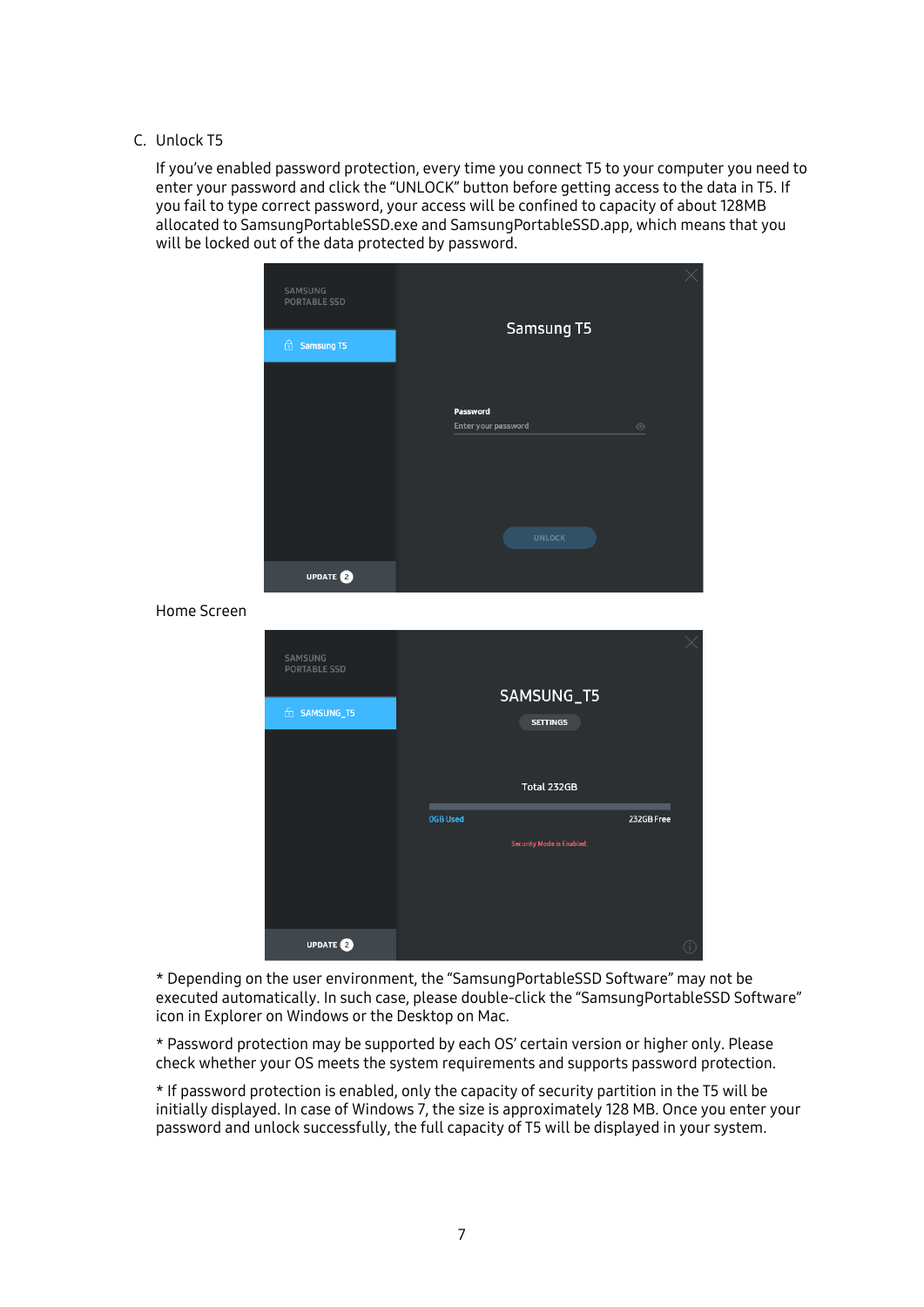\* You may choose another Samsung Portable SSD by clicking T5's name on left panel. Samsung Portable SSD Software lists the entire host devices (up to 6) to which Samsung Portable SSD is connected.

- D. Change in Settings
	- Running Samsung Portable SSD Software for settings on Windows OS and Mac OS

You can change your user name/password/security mode of the T5 by clicking "SETTINGS" button on the main page. When using a computer without the security software, you can download installation file ("SamsungPortableSSD\_Setup\_Win.exe" for Windows OS, "SamsungPortableSSD\_Setup\_Mac.pkg" for Mac OS) from the Samsung website (http://www.samsung.com/portable-ssd) and install it to change the settings.

#### **SETTINGS**

| SAMSUNG<br><b>PORTABLE SSD</b> | <b>SETTINGS</b>                                                                                                                                                                                                                                                 |  |
|--------------------------------|-----------------------------------------------------------------------------------------------------------------------------------------------------------------------------------------------------------------------------------------------------------------|--|
| <b>famsung T5</b>              | <b>Security Mode</b><br>ON (                                                                                                                                                                                                                                    |  |
|                                | <b>Name</b><br>Samsung T5                                                                                                                                                                                                                                       |  |
|                                | $\blacktriangleright$ CHANGE<br>Password                                                                                                                                                                                                                        |  |
|                                |                                                                                                                                                                                                                                                                 |  |
|                                |                                                                                                                                                                                                                                                                 |  |
|                                | <b>CANCEL</b><br><b>SAVE</b>                                                                                                                                                                                                                                    |  |
| <b>UPDATE</b>                  |                                                                                                                                                                                                                                                                 |  |
|                                |                                                                                                                                                                                                                                                                 |  |
| SAMSUNG<br><b>PORTABLE SSD</b> | <b>SETTINGS</b>                                                                                                                                                                                                                                                 |  |
|                                | <b>Security Mode</b><br>ON (                                                                                                                                                                                                                                    |  |
| <b>famsung T5</b>              | <b>Name</b><br>Samsung T5                                                                                                                                                                                                                                       |  |
|                                | Password<br>$\triangle$ CHANGE                                                                                                                                                                                                                                  |  |
|                                | Enter your current password<br>$\odot$                                                                                                                                                                                                                          |  |
|                                | Enter your new password (4-16 characters)<br>$\odot$<br>Confirm your new password<br>$\odot$                                                                                                                                                                    |  |
|                                | NOTICE: Please be aware you will not have access to your data if<br>you forget or lose your password. In no event shall Samsung be<br>liable for any data loss resulting from the factory reset service<br>rendered as the sole measure to reset your password. |  |
|                                | <b>CANCEL</b><br><b>SAVE</b>                                                                                                                                                                                                                                    |  |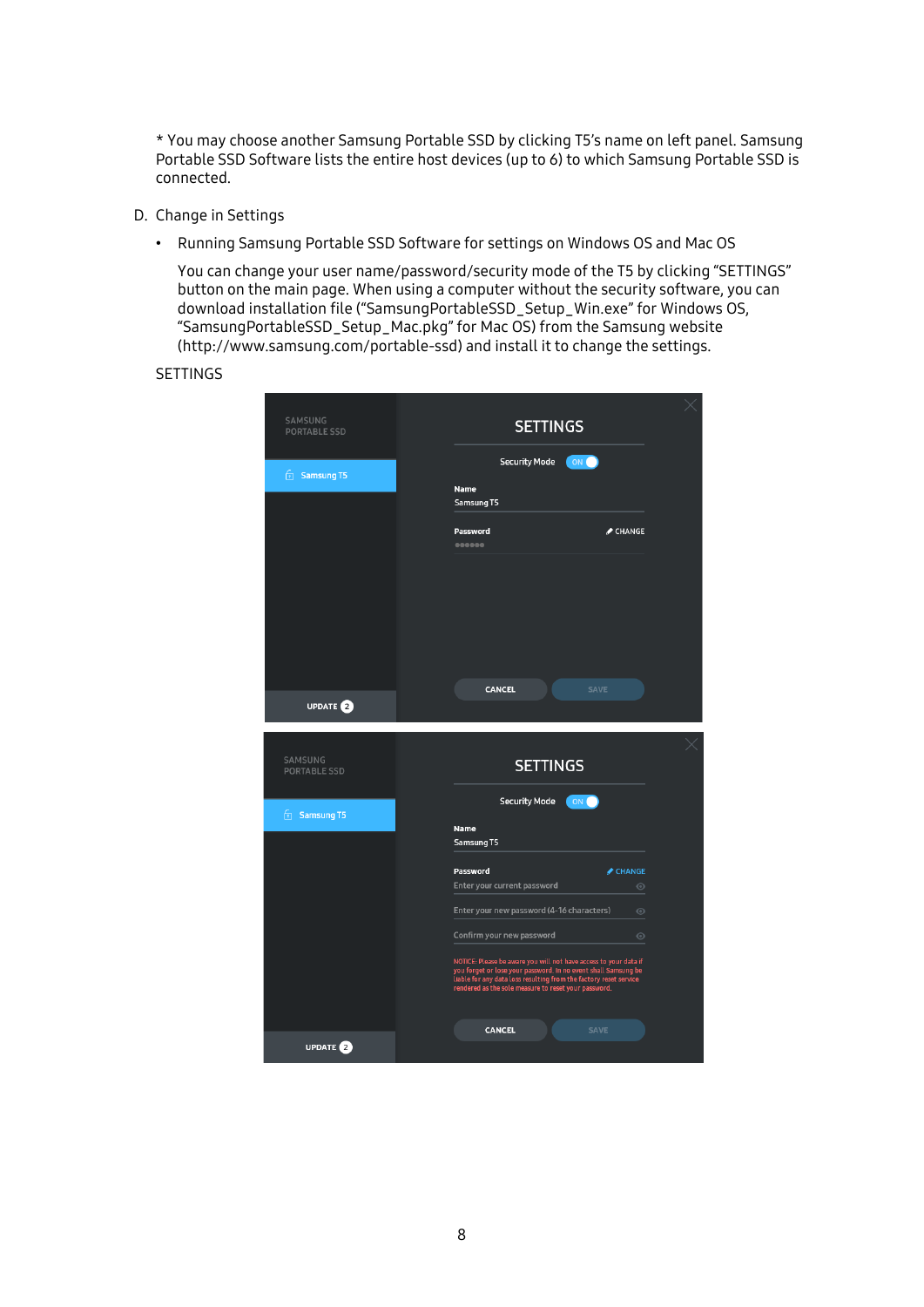You may change user name, password and security mode. For changing password, please click "CHANGE" button.



For making a change in security mode between ON and OFF, please click toggle button and enter correct password.

| <b>Status</b> |                   | Description                                                                                                                                        |  |
|---------------|-------------------|----------------------------------------------------------------------------------------------------------------------------------------------------|--|
|               | <b>Locked</b>     | This signifies that security mode is on, but user has not<br>unlocked T5. You can unlock T5 on unlock page.                                        |  |
| 叵             | Unlocked          | This signifies that security mode is on and user has already<br>unlocked T5. You can see the storage capacity on main<br>page and change settings. |  |
| No icon       | Security mode OFF | This is when security is OFF. You can see the storage<br>capacity on main page and change settings.                                                |  |

Refer to the table below for a description of T5 security status indicator.

How to execute "Samsung Portable SSD" application

Select "Samsung Portable SSD" application icon on Desktop.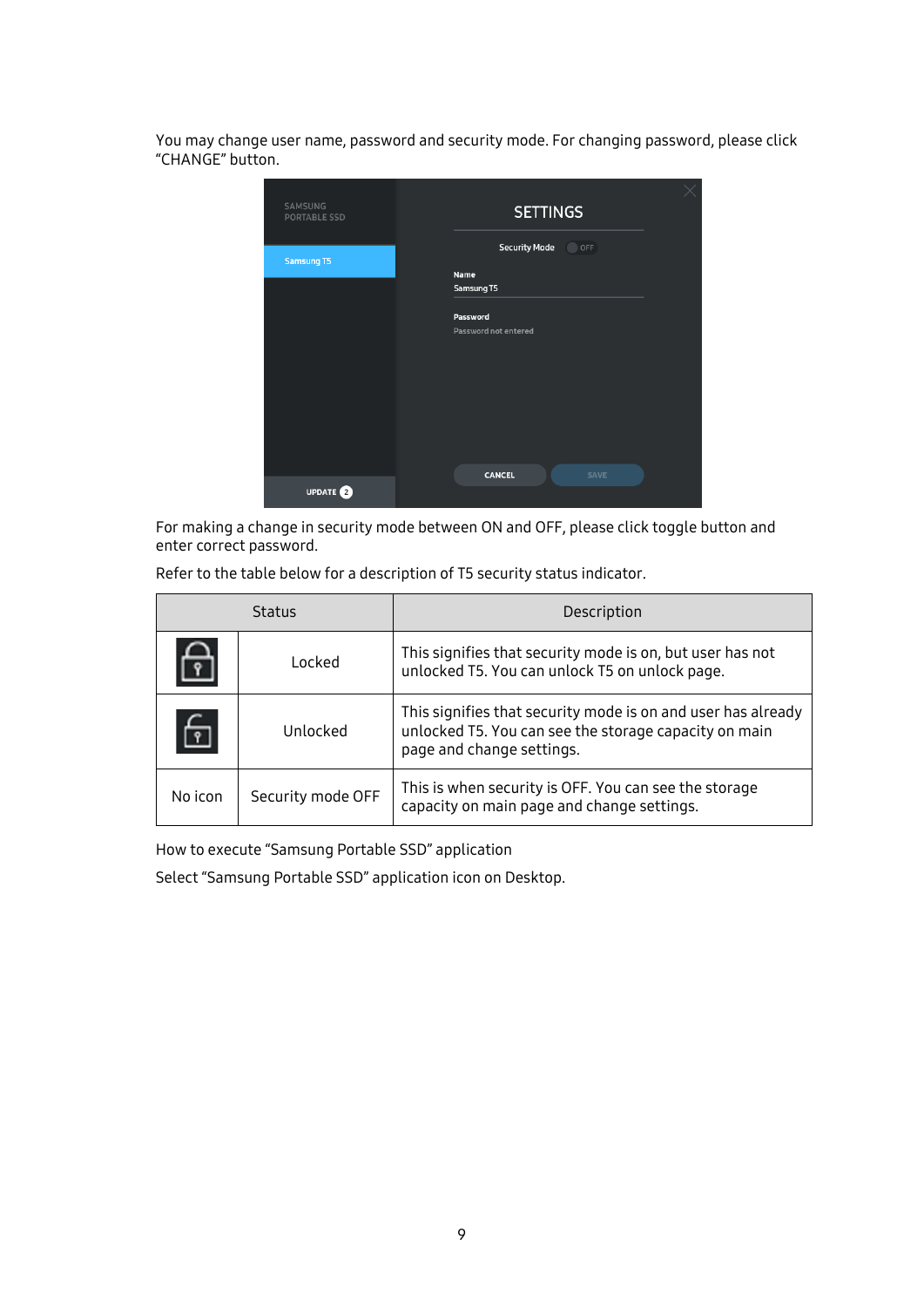#### E. Update SW and FW

If your computer is connected to the internet, the number of SW/FW updates available will show on the bottom of left panel.

| SAMSUNG<br>PORTABLE SSD       |                                                                                                                                                                                 |
|-------------------------------|---------------------------------------------------------------------------------------------------------------------------------------------------------------------------------|
| 6 SAMSUNG_T5                  | SAMSUNG_T5                                                                                                                                                                      |
|                               | <b>SETTINGS</b>                                                                                                                                                                 |
|                               |                                                                                                                                                                                 |
|                               | Total 232GB                                                                                                                                                                     |
|                               | <b>OGB Used</b><br>232GB Free<br><b>Security Mode is Enabled.</b>                                                                                                               |
|                               |                                                                                                                                                                                 |
|                               |                                                                                                                                                                                 |
| UPDATE <sup>O</sup>           |                                                                                                                                                                                 |
| By clicking "UPDATE" button ( | <b>UPDATE</b><br>l), you may go to update page.                                                                                                                                 |
| Update page                   |                                                                                                                                                                                 |
|                               | <b>UPDATE</b>                                                                                                                                                                   |
|                               | <b>Check for Updates Automatically</b><br>$\circ$<br>ON                                                                                                                         |
|                               | NOTICE: Close any other software that is accessing the Samsung<br>Portable SSD before proceeding. Disconnecting the device<br>during the update may cause damage to the device. |
|                               |                                                                                                                                                                                 |
|                               |                                                                                                                                                                                 |
|                               | You have 2 update(s)                                                                                                                                                            |
|                               | Software 1.5.1<br><b>UPDATE</b>                                                                                                                                                 |
|                               | <b>A</b> Samsung T5<br><b>UPDATE</b>                                                                                                                                            |
|                               |                                                                                                                                                                                 |
|                               |                                                                                                                                                                                 |
|                               |                                                                                                                                                                                 |

By clicking "UPDATE" button ( UPDATE ), you can download the latest software ("SW") or firmware ("FW") and update it.

By clicking "Check for Update Automatically" toggle button (**WICLE**), you can choose whether to have SW and FW automatically updated whenever Samsung Portable SSD is connected.

By clicking refresh button  $\left( \bigcirc \right)$ , you can refresh update status.

By clicking arrow down button  $(\Box)$ , you can see detail information on the applicable update.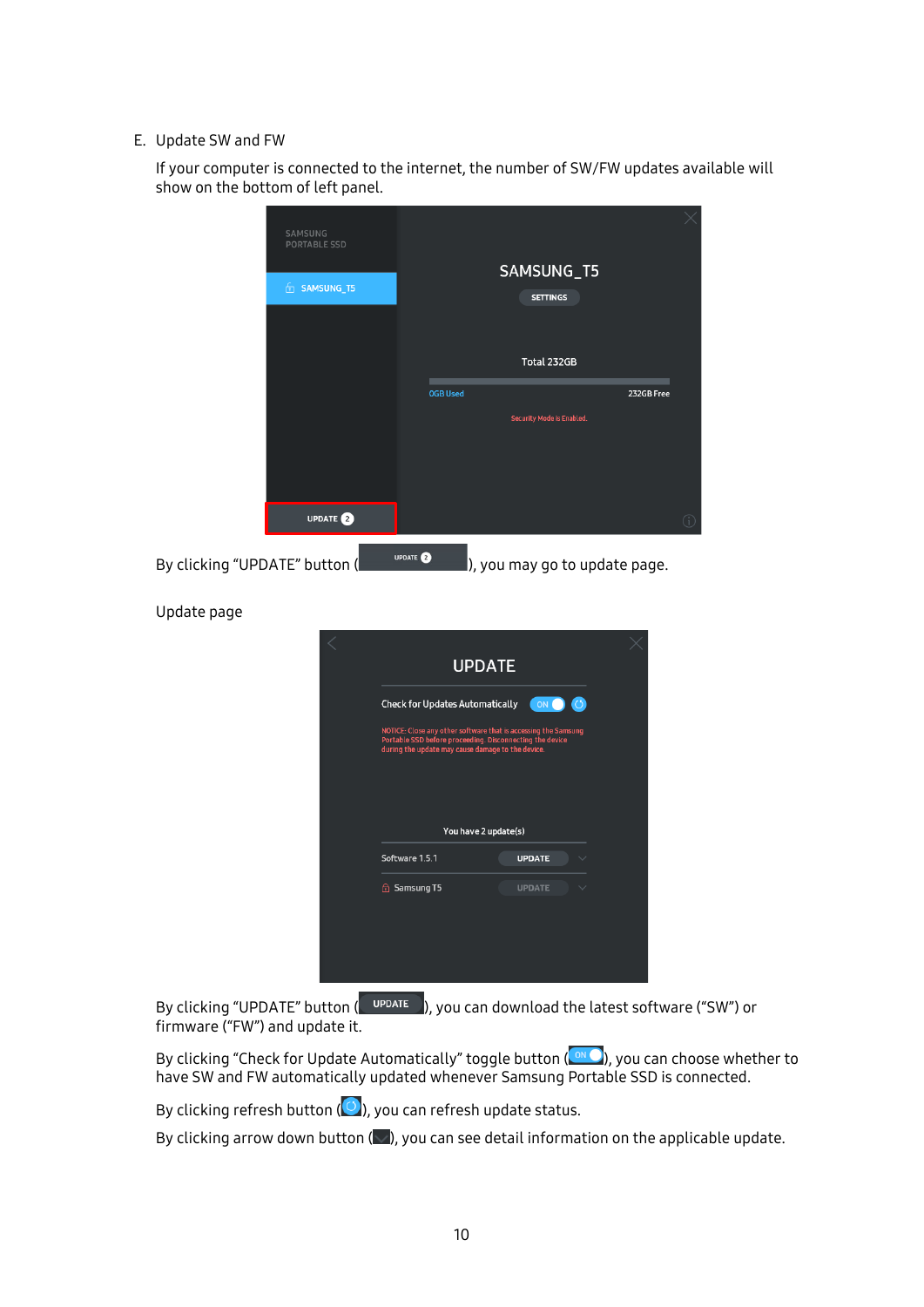\*When user changes "Check for Update Automatically" from OFF to ON, SW doesn't refresh update information immediately. Update information is refreshed when either user clicks refresh button or Samsung Portable SSD is connected to the computer.

|                                                                                                                  | <b>UPDATE</b>                                                  |  |
|------------------------------------------------------------------------------------------------------------------|----------------------------------------------------------------|--|
| <b>Check for Updates Automatically</b>                                                                           | ON O<br>$\bullet$                                              |  |
| Portable SSD before proceeding. Disconnecting the device<br>during the update may cause damage to the device.    | NOTICE: Close any other software that is accessing the Samsung |  |
|                                                                                                                  |                                                                |  |
|                                                                                                                  | You have 2 update(s)                                           |  |
|                                                                                                                  |                                                                |  |
| Software 1.5.1                                                                                                   | <b>UPDATE</b>                                                  |  |
|                                                                                                                  |                                                                |  |
| Current Version 1.5.0<br>UI and icons improvement<br>Minor bug fix                                               |                                                                |  |
| नी Samsung T5                                                                                                    | <b>UPDATE</b>                                                  |  |
| Firmware Update 2.2.1<br><b>Current Version 2.2.0</b><br>Please turn off Security Mode so the update can proceed |                                                                |  |

\* For FW updates, security mode needs to be OFF. Any access to T5, including copying/deleting/formatting partition, while FW is being updated, may cause abnormal behavior of or damage to the T5.

\* Once FW has been updated, please disconnect and reconnect T5 to ensure that the FW update was successful.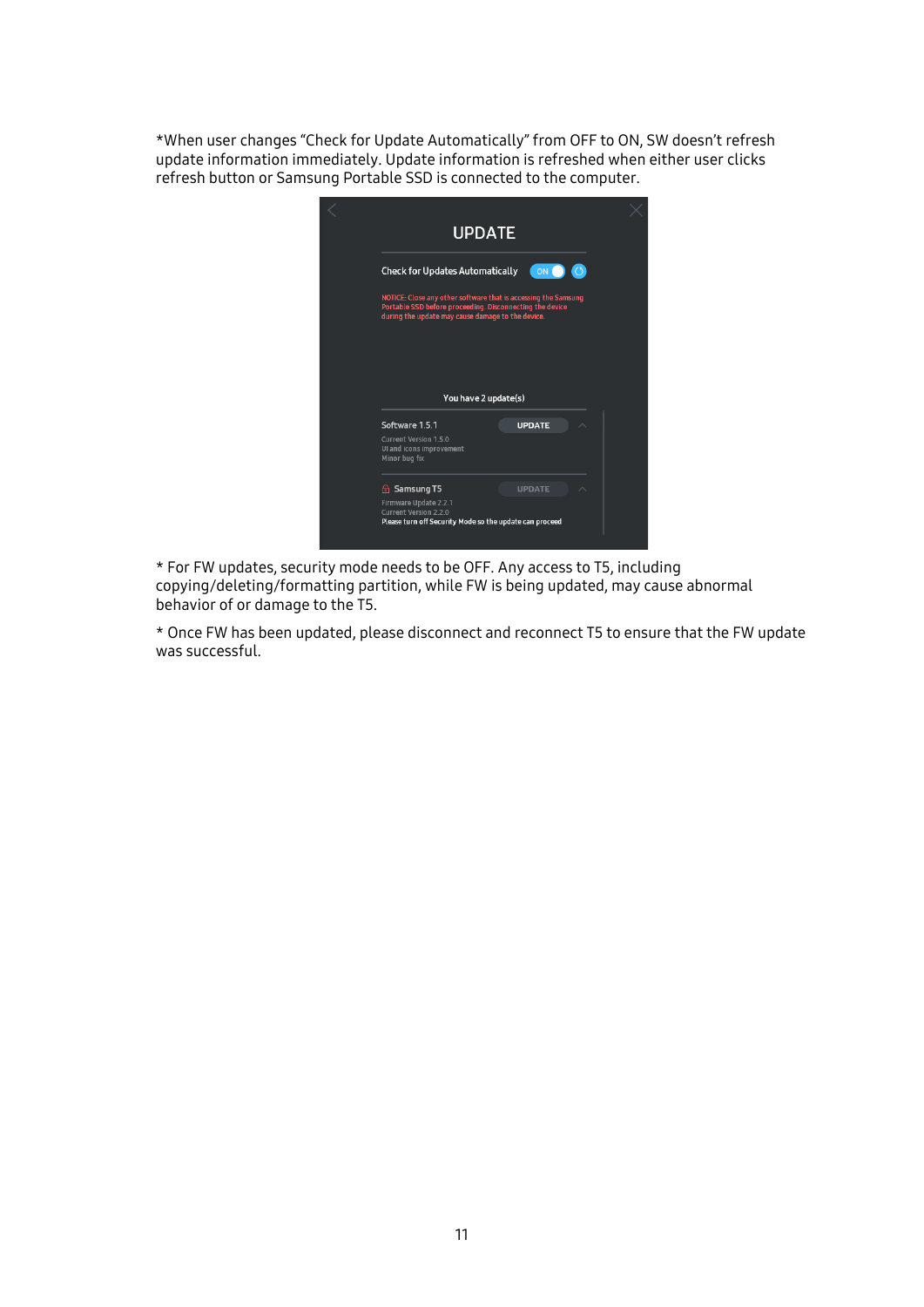#### F. Delete "Samsung Portable SSD" Software

Deleting software on each OS

|            | Computer OS                                                        | Description                                                                                                                                                                                                                                                                                                                                                                                                 |
|------------|--------------------------------------------------------------------|-------------------------------------------------------------------------------------------------------------------------------------------------------------------------------------------------------------------------------------------------------------------------------------------------------------------------------------------------------------------------------------------------------------|
|            | If user installed SW using<br>SamsungPortableSSD_Set<br>up_Win.exe | Software can be uninstalled via "Uninstall or<br>change a program". Go to Control panel $\rightarrow$<br>Programs $\rightarrow$ Programs and Features $\rightarrow$<br>Uninstall or change a program $\rightarrow$ Double-click<br>"Samsung Portable SSD Software" and select<br>"Yes"                                                                                                                      |
| Windows OS | If user installed SW using<br>SamsungPortableSSD.exe               | Software need to be deleted manually by<br>executing PSSD_Cleanup.bat in application<br>installation path. (Normally<br>c:\ProgramData\Samsung Apps\Portable<br>SSD\PSSD_Cleanup.bat)<br>Please refer to FAQ in the Samsung website<br>(http://www.samsung.com/portable-ssd) for<br>more details.                                                                                                           |
| Mac OS     |                                                                    | Software needs to be deleted manually by<br>executing CleanupAll.scpt in SW installation<br>path. (Normally #osascript ~/Library/<br>Application Support/PortableSSD/<br>CleanupAll.scpt)<br>*Third party cleaner such as AppCleaner may<br>not delete "Samsung Portable SSD" SW<br>completely.<br>Please refer to FAQ in the Samsung website<br>(http://www.samsung.com/portable-ssd) for<br>more details. |

#### G. Select SW Default Language

Default language may be selected under Regional Setting.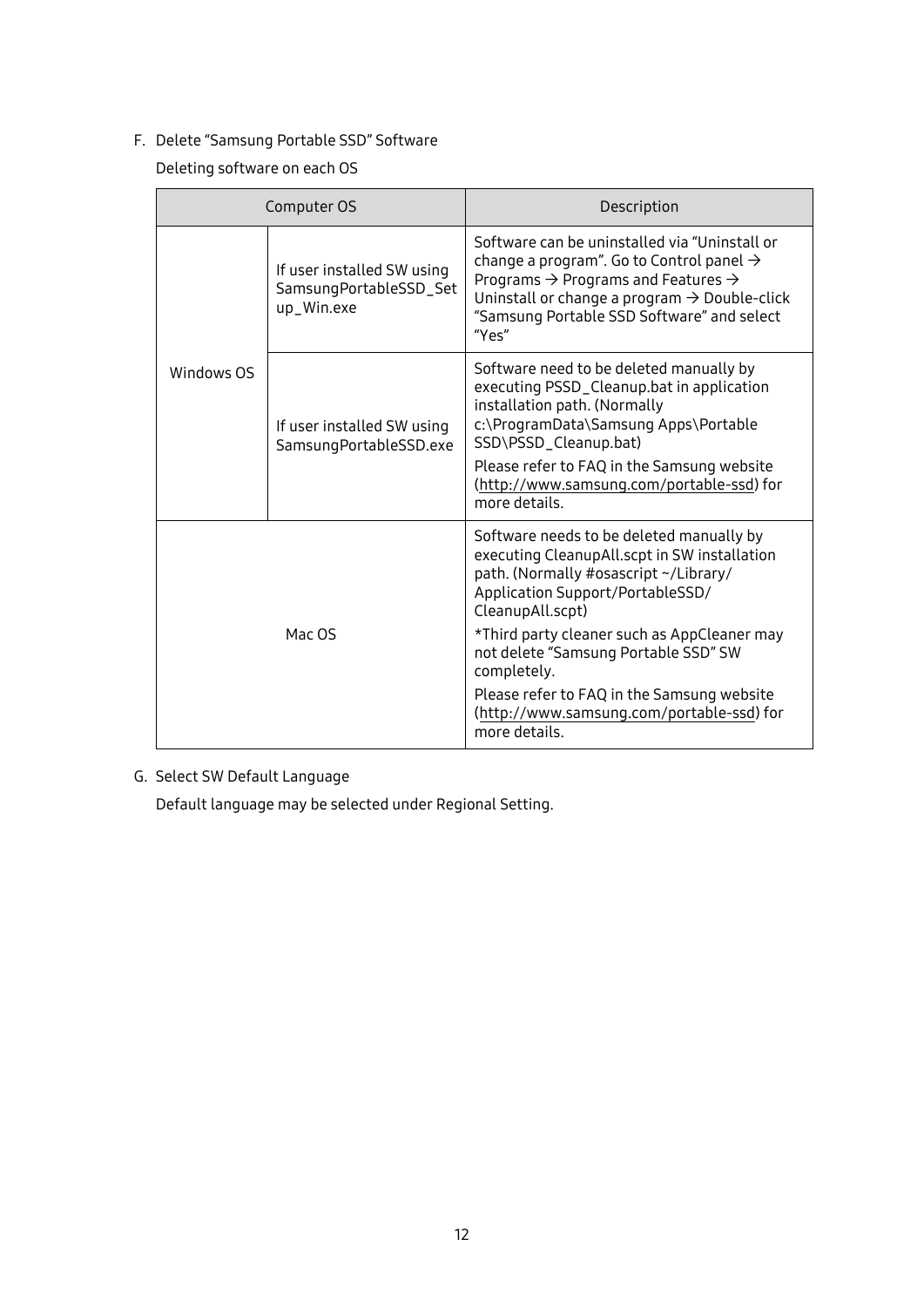For Android devices

A. Download Application from Google Play Store

You may download "Samsung Portable SSD" application from App store.

B. Running the Application

Please run the Application installed.

C. Setting Password

Setting a password is easy. You may use the same password saved in T5 for computer and Android.

| <b>Samsung Portable SSD</b>                                                                                                                                                                                         | .ጉ. | <b>SETTINGS</b>                                                                                       |
|---------------------------------------------------------------------------------------------------------------------------------------------------------------------------------------------------------------------|-----|-------------------------------------------------------------------------------------------------------|
| <b>WELCOME!</b>                                                                                                                                                                                                     |     | <b>Security Mode</b><br>ON                                                                            |
| To activate Security Mode,<br>complete the following steps.                                                                                                                                                         |     | <b>Name</b>                                                                                           |
|                                                                                                                                                                                                                     |     | SAMSUNG_T5                                                                                            |
| <b>Name</b><br>SAMSUNG_T5                                                                                                                                                                                           |     | Password                                                                                              |
| Password                                                                                                                                                                                                            |     | Enter your new password (4-16 characters)                                                             |
| Enter your new password (4-16 characters) O                                                                                                                                                                         |     | Confirm your new password<br>$\odot$                                                                  |
| Confirm your new password<br>$\odot$                                                                                                                                                                                |     | NOTICE: Please be aware you will not have access<br>to your data if you forget or lose your password. |
| NOTICE: Please be aware you will not have access<br>to your data if you forget or lose your password. In<br>no event shall Samsung be liable for any data loss<br>resulting from the factory reset service rendered |     |                                                                                                       |
| <b>SKIP</b>                                                                                                                                                                                                         |     | Cancel                                                                                                |
| Finish                                                                                                                                                                                                              |     | <b>SAVE</b>                                                                                           |
|                                                                                                                                                                                                                     |     |                                                                                                       |

\* Samsung shall not be liable for loss of user data caused by forgotten or stolen passwords. In an effort to keep the device as secure as possible, there is no password recovery option. If the password is forgotten, users need to have T5 to be restored to factory setting through online service rendered by our customer service centers. Please keep it in mind that all user data placed in T5 will be lost by factory reset and be cautious not to forget or misplace your password.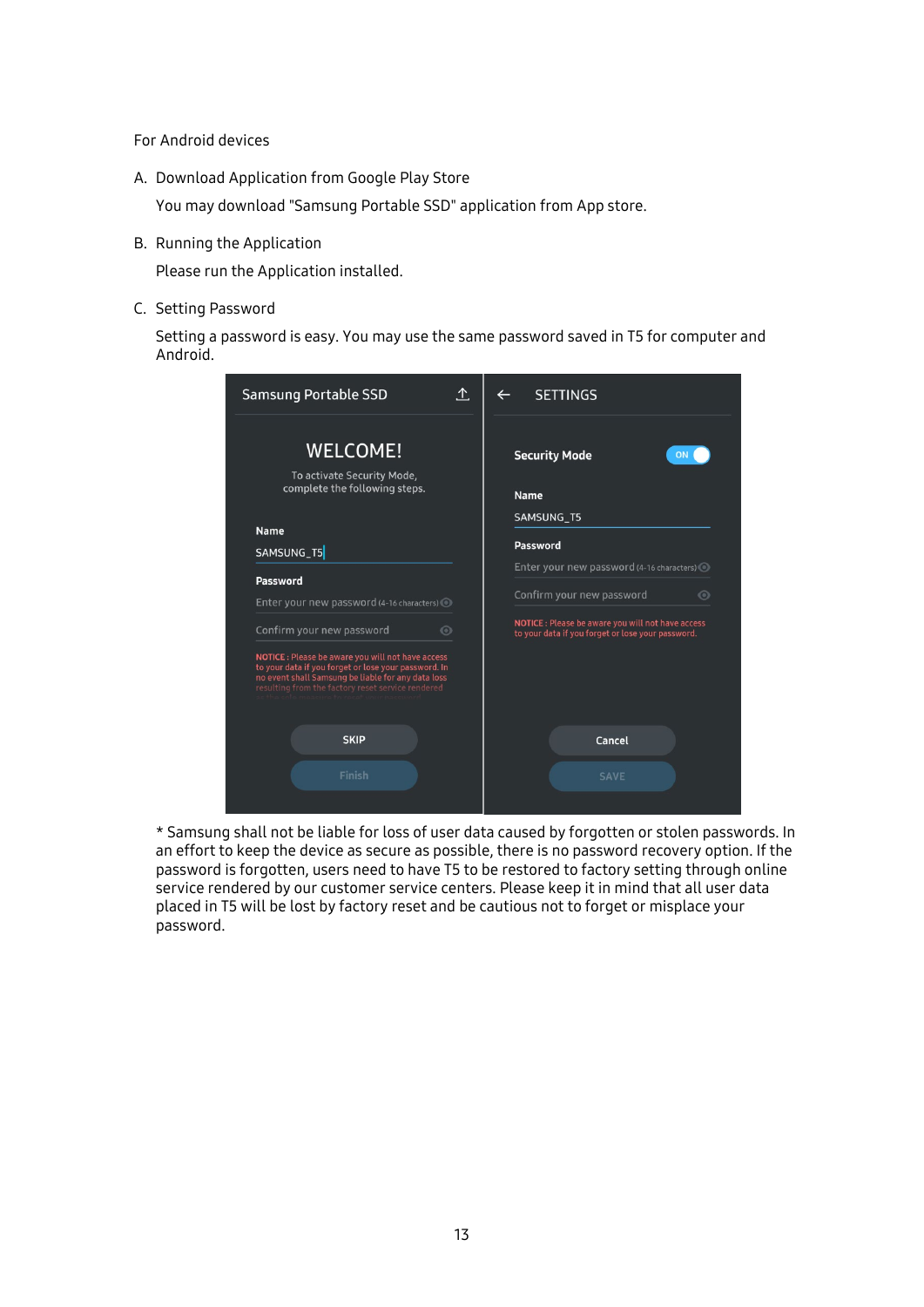#### D. Unlock T5

If you've enabled password protection, every time you connect T5 to your computer you need to enter your password and press the "UNLOCK" button before getting access to the data in T5.

| SAMSUNG<br>PORTABLE SSD | Samsung T5                     |  |
|-------------------------|--------------------------------|--|
| Samsung T5              |                                |  |
|                         | Password                       |  |
|                         | Enter your password<br>$\odot$ |  |
|                         | <b>UNLOCK</b>                  |  |
| <b>UPDATE</b>           |                                |  |
|                         |                                |  |

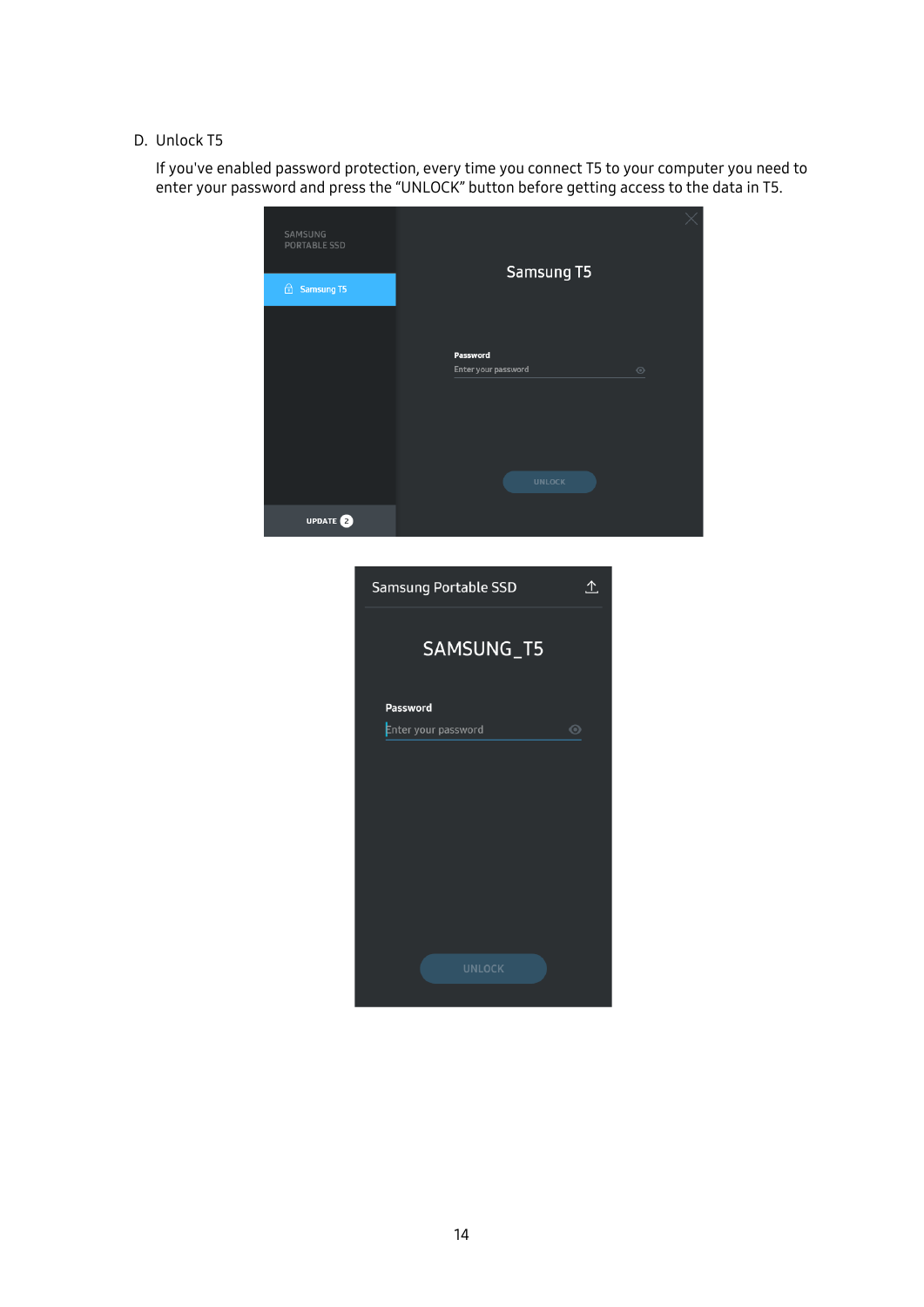#### E. Home Screen

If password protection is not enabled in your T5, you can enter to Setting screen by clicking one of the two areas.



F. Settings Screen

You can change the user name of T5 or password, and turn ON/OFF security mode. For changing password, please click "CHANGE" button.

| <b>SETTINGS</b>      |                    | <b>SETTINGS</b>                                                                                        |                    |
|----------------------|--------------------|--------------------------------------------------------------------------------------------------------|--------------------|
| <b>Security Mode</b> | ON <sub>0</sub>    | <b>Security Mode</b>                                                                                   | ON                 |
| Name                 |                    | <b>Name</b>                                                                                            |                    |
| SAMSUNG_T5           |                    | SAMSUNG T5                                                                                             |                    |
| Password             | $\triangle$ CHANGE | Password                                                                                               | $\triangle$ CHANGE |
|                      |                    | Enter your password                                                                                    | $\odot$            |
|                      |                    | Enter your new password (4-16 characters) O                                                            |                    |
|                      |                    | Confirm your new password                                                                              | $\odot$            |
|                      |                    | NOTICE : Please be aware you will not have access<br>to your data if you forget or lose your password. |                    |
| Cancel               |                    | Cancel                                                                                                 |                    |
| <b>SAVE</b>          |                    | <b>SAVE</b>                                                                                            |                    |
|                      |                    |                                                                                                        |                    |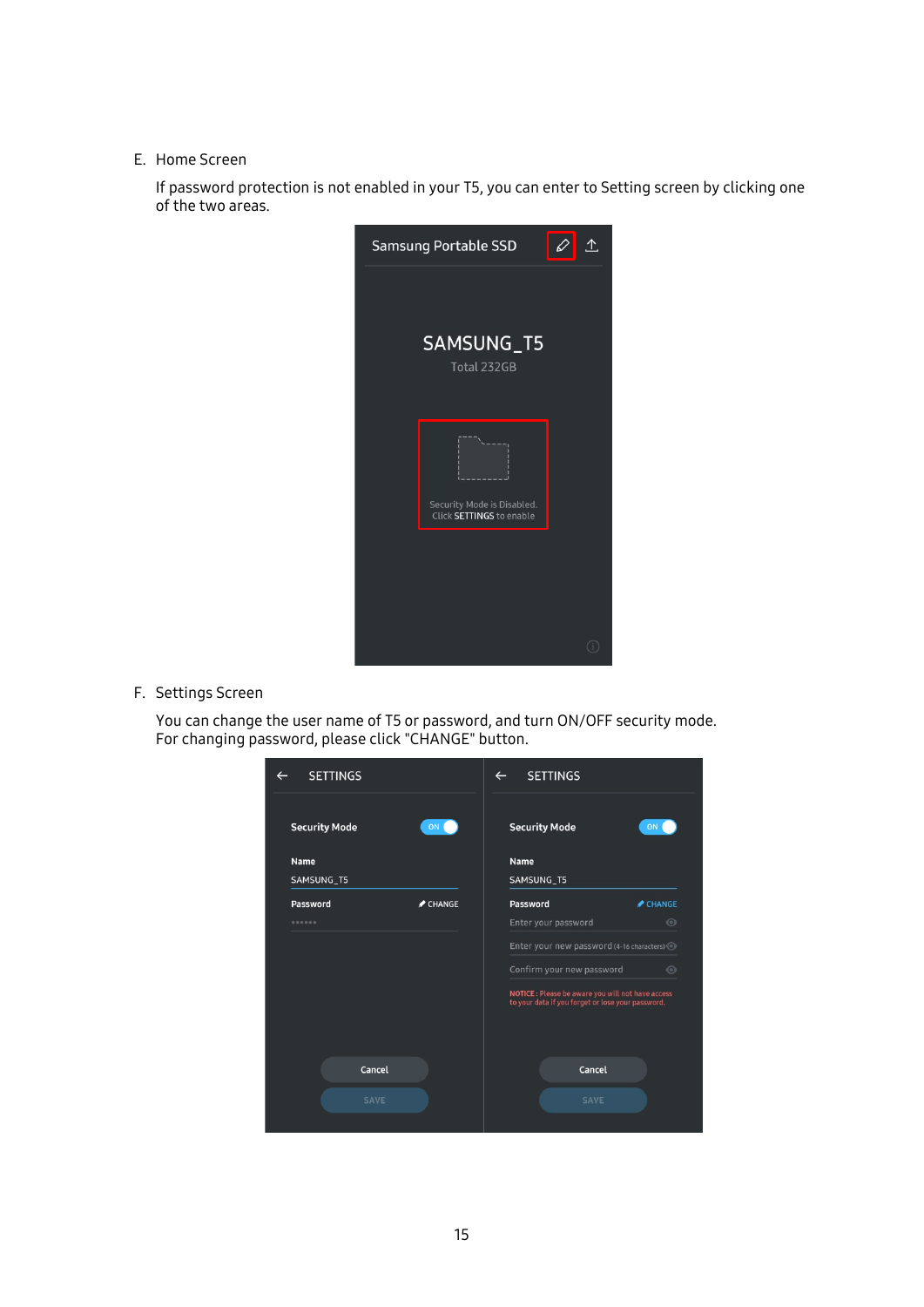#### G. Update SW and FW

To enter the update screen, click the Update page button ( $\triangle$ ) on Home screen.

Update Screen

If any update is available, the "UPDATE" button  $($  we define  $)$  will be highlighted.

If there is an application to be updated, your clicking UPDATE button will show the link to 'App store'.

\* Firmware update requires connection to computer.



H. Deleting "Samsung Portable SSD" Application on Android

Open your android device's Settings app and tap Apps or Application manager. Tap "Samsung Portable SSD" and uninstall.

I. Select Default Language

Default language may be selected under Android system language setting.

\* Path: Android apps - Settings - Language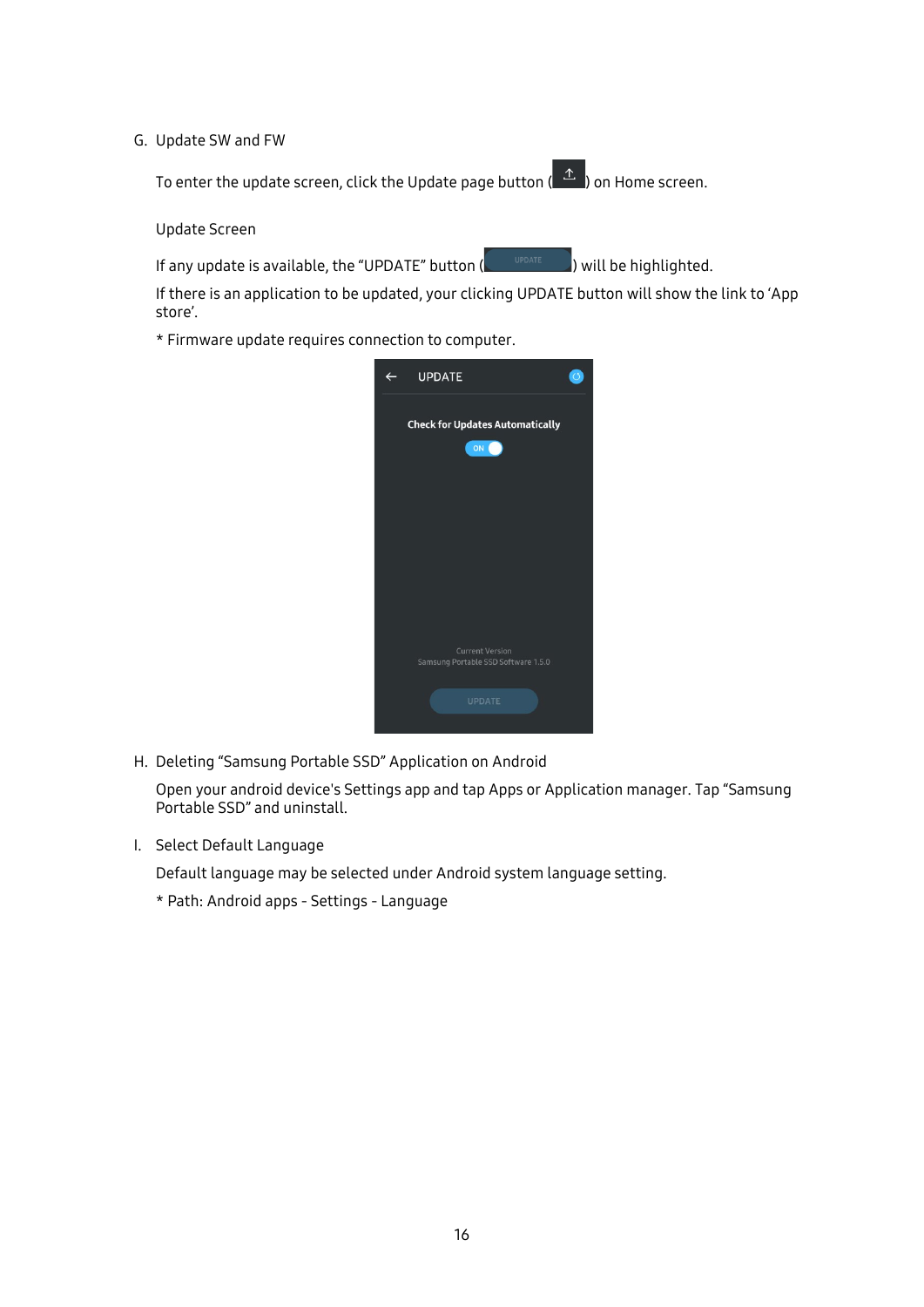3. Removing Safely from Computer

When disconnecting T5 from your computer, please use the Safely Remove Hardware feature to protect your data against possible damages.

\* Unplugging from computer without performing activating Safely Remove Hardware feature may cause data losses or damages to the T5. Please be sure to use Safely Remove Hardware feature for every disconnection. Samsung shall not be liable for loss of user data or product damages caused by user's failure to comply with this instruction.

How to Safely Removing Hardware under each OS

| Computer OS | Description                                                                                                                                                                                                                                                                             |  |  |
|-------------|-----------------------------------------------------------------------------------------------------------------------------------------------------------------------------------------------------------------------------------------------------------------------------------------|--|--|
| Windows OS  | Once Safely Remove Hardware is selected from the tray, select the device you<br>wish to remove and click Eject. Once the device is removed safely, you will be<br>notified by the OS. Remove the cable after the activity indicator LED on the<br>product turns red and then turns off. |  |  |
| Mac OS      | Right-click on the T5 icon, and select Eject or drag the icon to the Trash to<br>safely remove the product. Remove the cable after the activity indicator LED on<br>the product turns red and then turns off.                                                                           |  |  |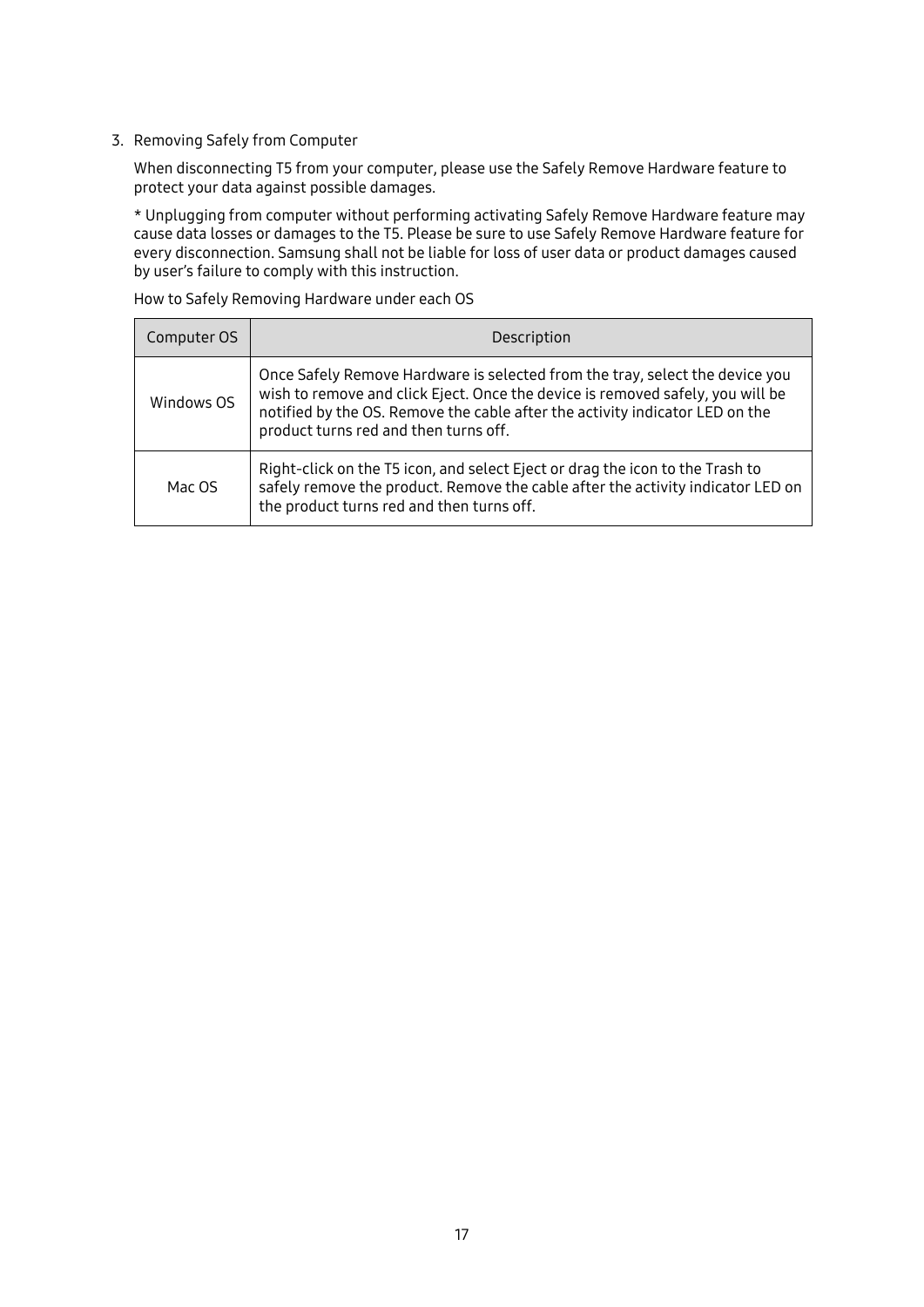### <span id="page-20-0"></span>Understanding the LEDs

The following table describes T5 Status LED behavior.



| <b>Status</b>                       | <b>LED Behavior</b> |
|-------------------------------------|---------------------|
| Plugged in / Idle                   | Solid blue          |
| Read / Write                        | Blinking blue       |
| Safely Remove / Computer Sleep Mode | Blinking red 1 time |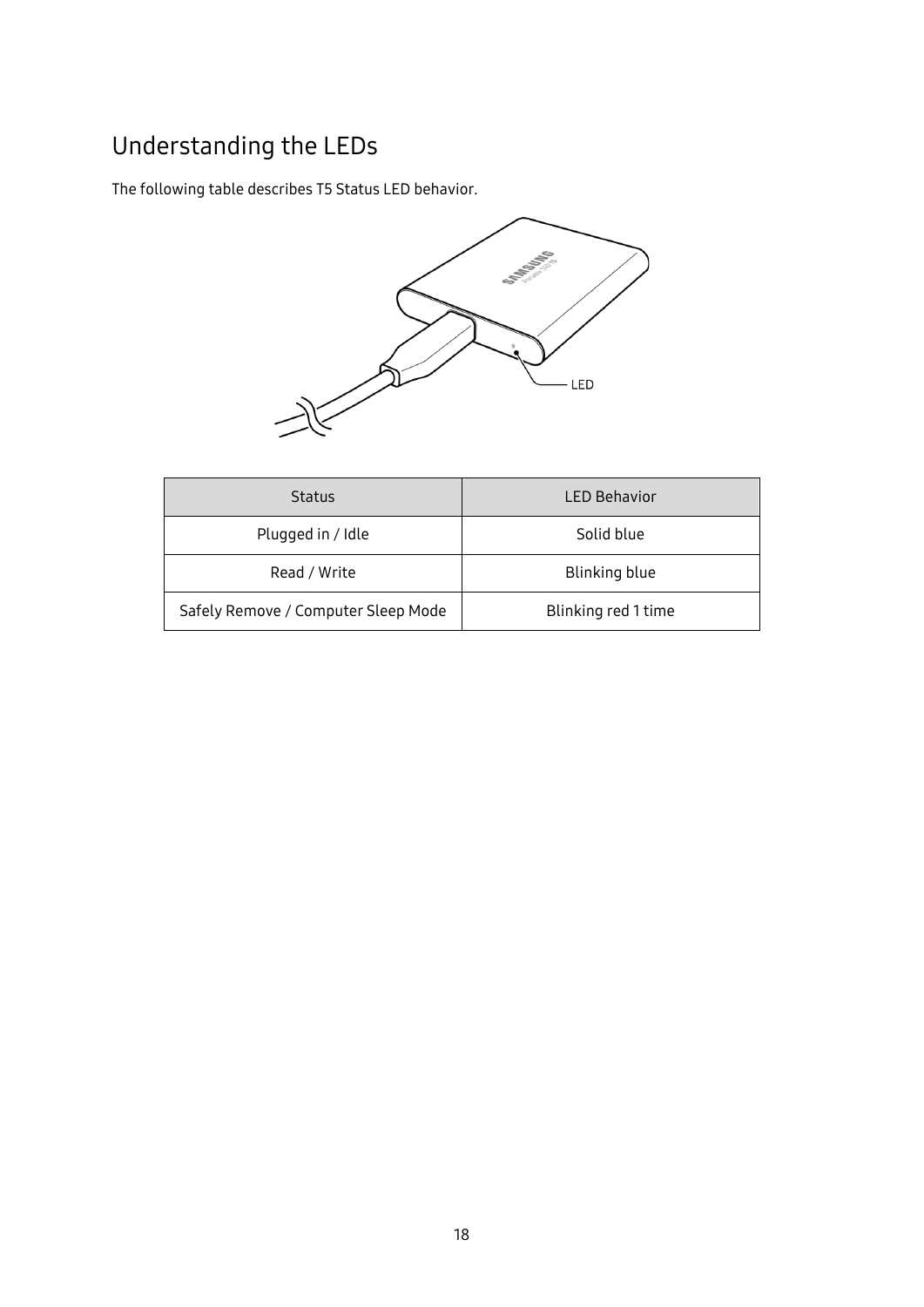## <span id="page-21-0"></span>Caution

Failure to follow cautions in each section of this manual may result in injury, damage to the product or data loss. Please read thoroughly before using the product.

### <span id="page-21-1"></span>Backing Up Important Data and Guarantees

Samsung Electronics does not guarantee the data stored on the T5 under any circumstances. Samsung Electronics denies any and all liabilities for psychiatric and/or physical damages or losses caused by loss or restoration of data stored on the T5. Be sure to back up important data at all times.

### <span id="page-21-2"></span>Guarantees Regarding Forgotten Passwords

Because T5 utilizes advanced encryption technologies, user data cannot be accessed if you forgot your password. Please write down your password and store it in a safe place. If the product cannot be used due to your failure to enter correct password, the only way to restore product is to have it reset to factory settings via an online service by a Samsung Service Center. However, restoring the device to factory settings will result in a complete loss of all user data. Please be sure to backup important data on a regular basis.

### <span id="page-21-3"></span>Compliance with Safety Standards and Connecting to Certified Devices

This product has been designed to comply with power consumption limitations according to safety standards. Please use devices and USB ports that comply with related standards.

### <span id="page-21-4"></span>Shock, Vibration

Please have the product avoid any strong shock or vibration that may cause malfunction or data loss.

### <span id="page-21-5"></span>Disassembly, Damage, Removal

Do not disassemble the product or damage or remove the stickers or labels on the product. If the product has been disassembled, damaged, or if the label has been removed by the user, all warranties will be void. For the purpose of repairs, please contact only Samsung Service Center or such service providers designated by Samsung.

### <span id="page-21-6"></span>Use of Genuine Accessories

Always use genuine parts and accessories certified by Samsung Electronics. Samsung Electronics shall not be liable for damages to the product or loss of user data caused by use of non-genuine parts or accessories.

### <span id="page-21-7"></span>Using the Product in Appropriate Temperature and Humidity

Use the product in appropriate environment: temperature between 5°C - 35°C and humidity between 10 - 80%.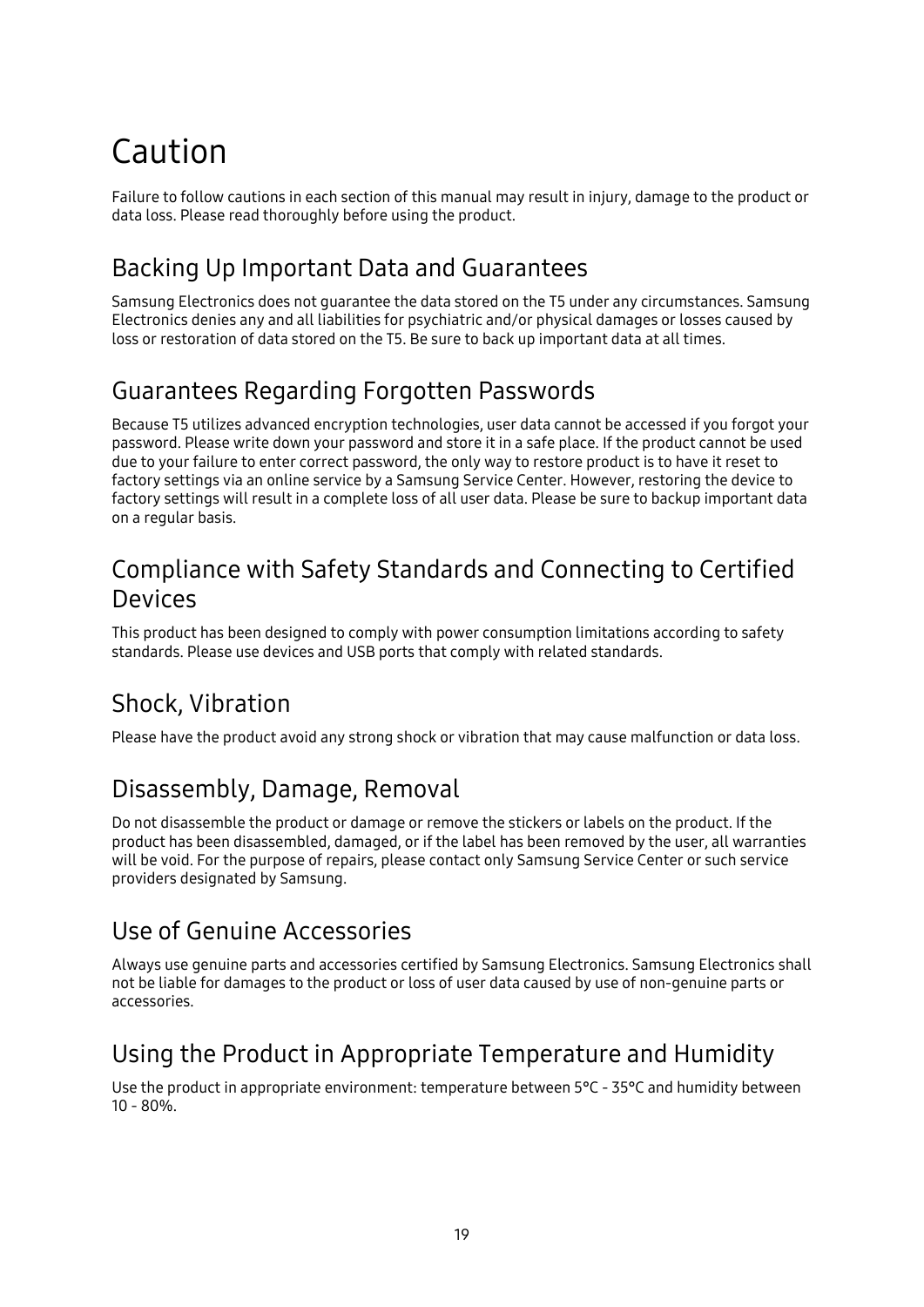### <span id="page-22-0"></span>Connecting to Devices Other Than a Computer or Android Device

Please check before use the guide given from the manufacturer or seller of the device you wish to connect the T5 for appropriate conditions and methods for the USB. Unexpected interference may cause the T5 and the connected device to malfunction. The T5 may not be supported by your device, depending on the file format systems or other factors related to system environments supported or adopted by your device. Please check the requirements of the USB mass storage supported by the device before using the T5.

### <span id="page-22-1"></span>Unplugging the Cable

Do not pull or unplug the cable using excessive force. It may cause an unstable connection or damage to the connector.

### <span id="page-22-2"></span>Virus Scans and Updates

Please follow the following safety guidelines to prevent virus infections.

- Install an anti-virus program on the computer or Android device to which the T5 is connected, and perform virus scans on a regular basis.
- Always update the operating system and the anti-virus software with the latest version.
- Perform virus scans on a regular basis to protect the T5 from being infected by a virus.
- After downloading files to T5 perform a virus scan before opening the file.

### <span id="page-22-3"></span>Cleaning the Product

It is recommended that you clean the product by wiping gently with a soft cloth. Do not use water, chemical substances or detergent. They may cause discoloration or corrosion in the product's exterior, and may also cause fire or electric shock.

### <span id="page-22-4"></span>Keep Away from Children, Infants and Pets

Small parts pose risk of suffocation. Please keep the product away from children, infants or pets to prevent them from putting the product or parts in the mouth. If a child is using the product, instruct and monitor the child on using the product correctly.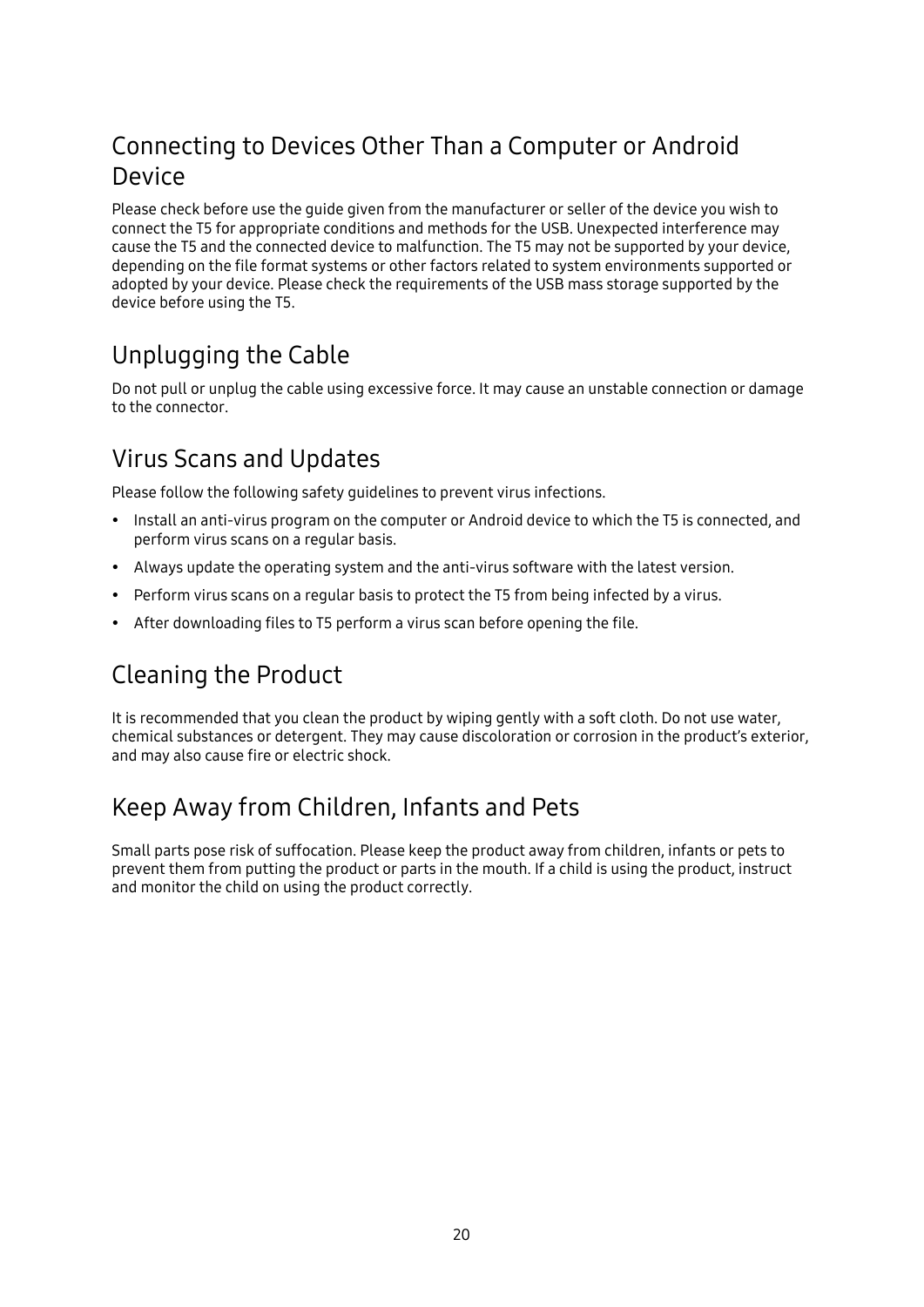## <span id="page-23-0"></span>FAQ

| I cannot run the Samsung Portable<br>SSD Software.                                                  | The Samsung Portable SSD Software can only run on certain<br>OS versions (or newer).<br>Please see below for supported OS versions:<br>Windows OS: Windows 7 or higher<br>$\bullet$<br>Mac OS: Mac OS X 10.9 or higher<br>$\bullet$                                                                                                                                                                                                                                                                                                                                                                                                                                                         |  |  |  |
|-----------------------------------------------------------------------------------------------------|---------------------------------------------------------------------------------------------------------------------------------------------------------------------------------------------------------------------------------------------------------------------------------------------------------------------------------------------------------------------------------------------------------------------------------------------------------------------------------------------------------------------------------------------------------------------------------------------------------------------------------------------------------------------------------------------|--|--|--|
| The "USB storage unexpectedly<br>removed" message appears on the<br>status bar of my mobile device. | In order to use the Samsung Portable SSD Software,<br>permission to access the USB device is required. This<br>message appears when the access permission is removed<br>from the mobile device. When you launch the mobile<br>Samsung Portable SSD app, you can use the T5 normally<br>again.                                                                                                                                                                                                                                                                                                                                                                                               |  |  |  |
| When I connect the T5 to devices<br>other than a PC, they do not<br>recognize the T5.               | The T5 was developed for use with Windows OS and Mac OS<br>PCs and mobile devices. When connected to devices other<br>than those, the T5 may not be recognized or use of its<br>features may be restricted depending on their level of<br>support. Moreover, if you have enabled the Password<br>Protection feature of the T5, you cannot enter your<br>password from non-PC or non-mobile devices and thus will<br>be unable to access data stored on the T5. Please disable<br>the Password Protection feature before using the T5 with<br>such devices.                                                                                                                                  |  |  |  |
| I have lost my password. Can I<br>disable the Password Protection<br>feature?                       | No, you cannot. If you lose your password, you cannot<br>disable the Password Protection feature or access updates.<br>Therefore, make sure not to lose it.                                                                                                                                                                                                                                                                                                                                                                                                                                                                                                                                 |  |  |  |
| My T5 is not recognized by devices.                                                                 | Please make sure that the T5 is connected securely to the<br>USB port.<br>Some PCs may not recognize the T5 when connected to<br>$\bullet$<br>the USB 2.0 port if the current exceeds the maximum<br>limit (500 mA) described in the Power Specifications. In<br>such cases, please try a different USB port.<br>If you use cables other than the one included in the<br>product package, the T5 may not be recognized.<br>If the T5 is correctly connected but still not recognized by<br>devices, find the Service Centers specified in the User<br>Manual or on the Samsung website<br>(http://www.samsung.com/portable-ssd and<br>http://www.samsung.com/support), and make an inquiry. |  |  |  |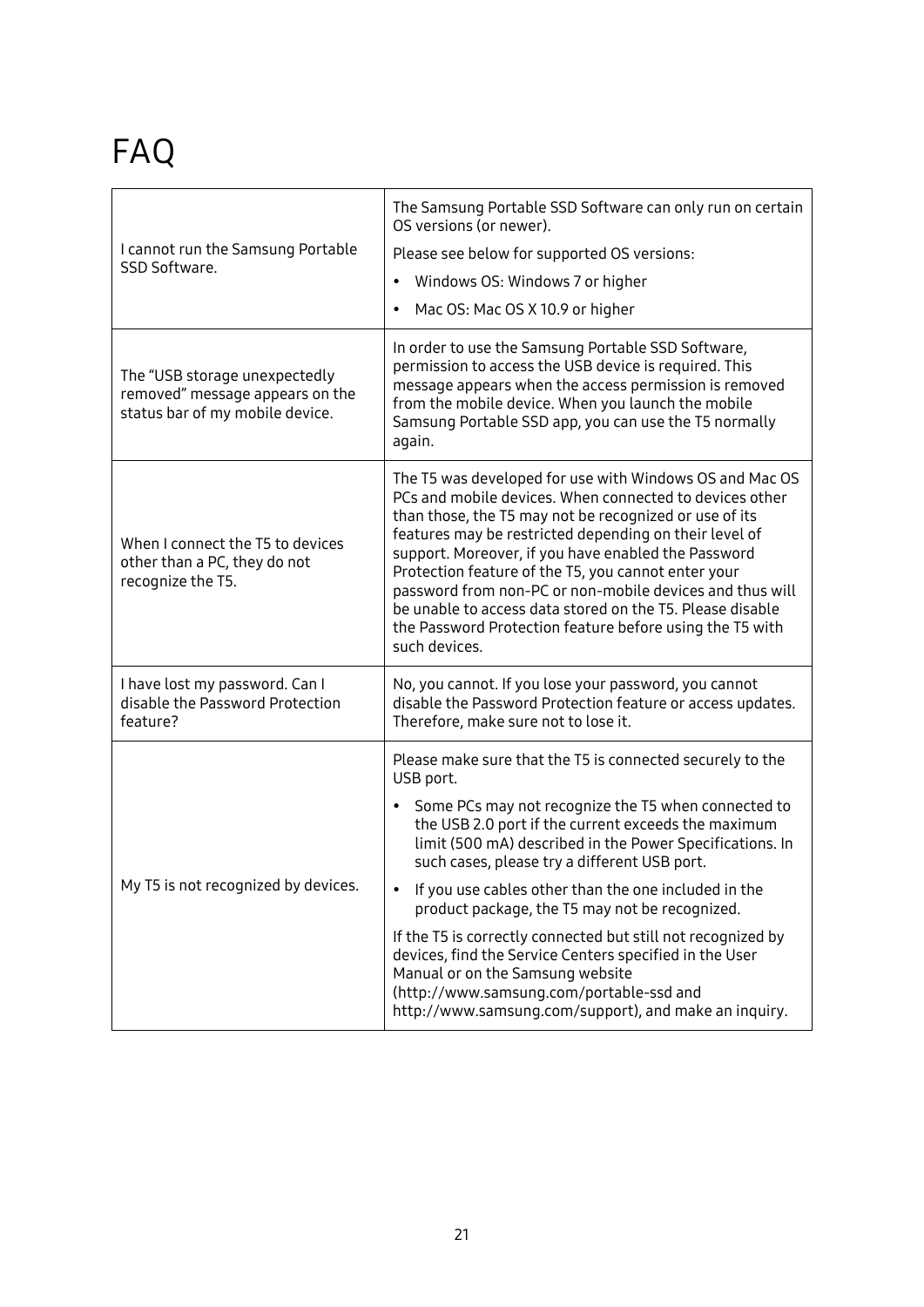## <span id="page-24-0"></span>Product Specifications and Certifications

| Model                                              | MU-PA250                                             | MU-PA500 | MU-PA1T0                                                                                                                             | MU-PA2T0 |
|----------------------------------------------------|------------------------------------------------------|----------|--------------------------------------------------------------------------------------------------------------------------------------|----------|
| Capacity                                           | 250GB                                                | 500GB    | 1TB                                                                                                                                  | 2TB      |
| Interface                                          | USB 3.1 Gen 2 (10Gbps), backwards compatible         |          |                                                                                                                                      |          |
| Data Transfer Speed*                               | 540 MB/s                                             |          |                                                                                                                                      |          |
| Dimensions                                         | 74 x 58 x 10.5 mm (3.0 x 2.3 x 0.4 inch) (L x W x H) |          |                                                                                                                                      |          |
| Weight                                             | 51 g (1.8 oz.) (2TB)                                 |          |                                                                                                                                      |          |
| Recommended User's<br><b>System Specifications</b> |                                                      |          | Windows 7 or higher; Mac OS X Mavericks, Yosemite, El Capitan, Sierra<br>(10.9 or higher); or Android KitKat (version 4.4) or higher |          |

### <span id="page-24-1"></span>Product Specifications

\* Max data transfer speed is measured based on Samsung's internal testing standards with the enclosed USB cable. Performance may vary depending on host configuration. To reach maximum transfer speeds of 540 MB/s, the host device and connection cables must support USB 3.1 Gen 2 and UASP mode must be enabled.

### <span id="page-24-2"></span>Certifications



### <span id="page-24-3"></span>KC (Korea Certification)

Identification Symbol: Refer below

Name: Samsung Electronics Co., Ltd.

Manufacturer / Manufacturing Country: Samsung Electronics Co. Ltd / Republic of Korea

Manufacturing Year and Month: Marked separately

Rating / Model: Refer below

Manufacturer: SAMSUNG Electronics Co. Ltd.

| Model                               | Rating |      | Identification Symbol  |
|-------------------------------------|--------|------|------------------------|
| MU-PA250B                           | 5V     | 0.8A |                        |
| MU-PA500B<br>MU-PA500G<br>MU-PA500R | 5V     | 0.8A | MSIP-REM-SEC-MU-PA2T0B |
| MU-PA1T0B<br>MU-PA1T0G<br>MU-PA1TOR | 5V     | 0.8A |                        |
| MU-PA2T0B                           | 5V     | 0.8A |                        |

\* This EMC compliant (Class B) device for homes is intended for use in domestic environment and can be used in any region.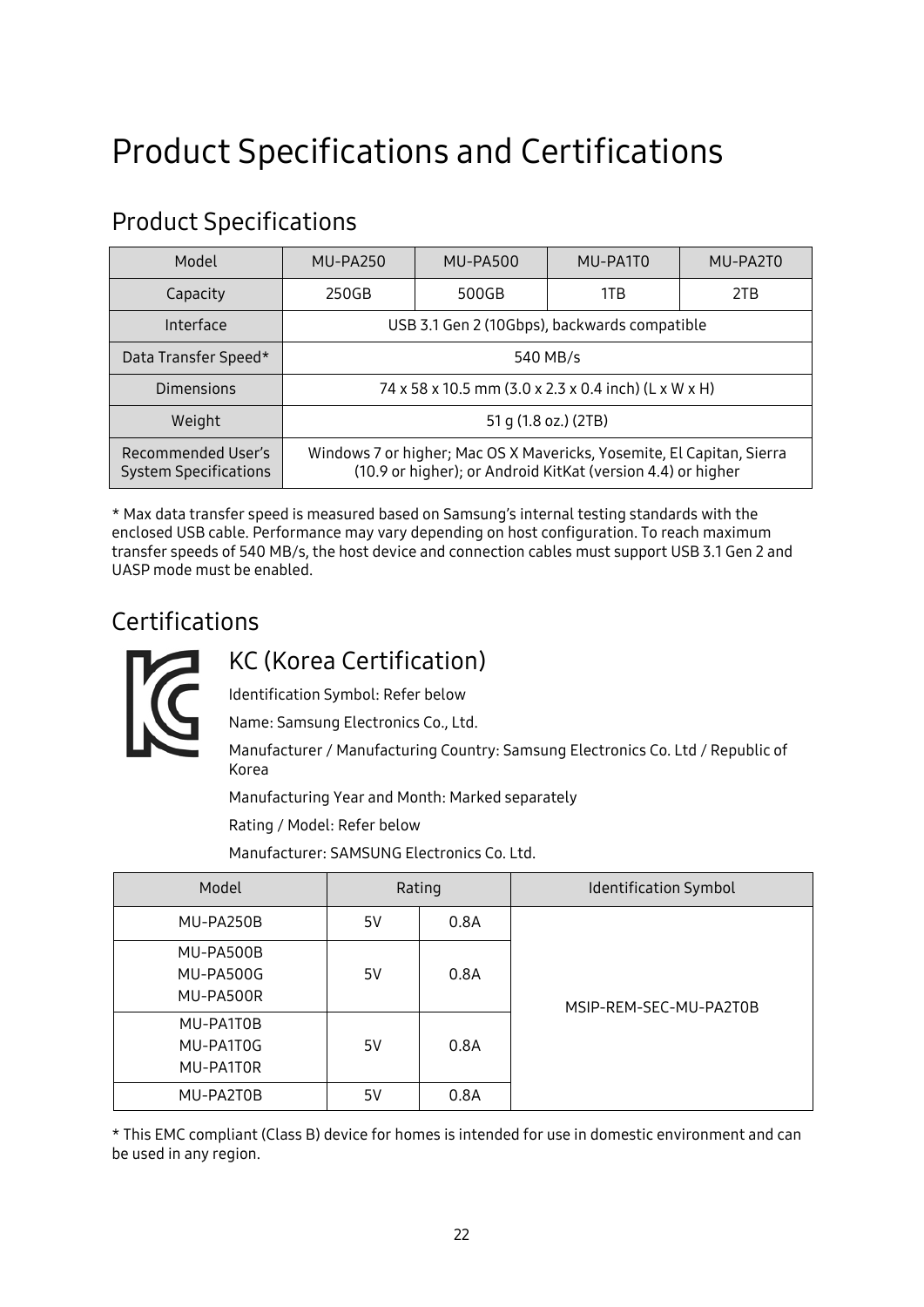# <span id="page-25-0"></span>FCC (Federal Communication Commission)

United States Federal Communication Commission (FCC) regulations

Note that any alteration or modification, not authorized expressively by the party responsible for compliance to regulations, may result in voiding user's authority to operate the device.



This equipment has been tested and verified to comply with FCC CFR Part 15, Restrictions on Class B Digital Devices.

These restrictions are implemented to prevent the emission of harmful electronic magnetic waves when device is used in residential environments. This device generates, uses and emits radio frequency energy, and may cause harmful radio interference to wireless communications if not installed and used according to the guideline. However, it does not guarantee absence of radio interference in certain installed environments. If harmful radio interference occurs to a radio or TV reception when the device is turned on or off, the user must prevent such interference through one of the following measures.

- Adjust direction of or relocate reception antenna
- Increase distance between the device and the receiver
- Plug receiver and device on outlets on separate circuits
- Seek assistance from qualified radio/TV technicians or retailer
- This device complies with Part 15 of FCC regulations
- This device does not cause electromagnetic interference
- If any interference is received, including interference that may cause operational problems to the device, it may be operated on two conditions that ensure normal operation. This product was designed for indoor-use only.

\* FCC Notice: Note that any alteration or modification, not authorized expressively by the party responsible for compliance to regulations, may result in voiding the user's authority to operate the device.

### <span id="page-25-1"></span> $\epsilon$ CE (Conformity European)

#### Manufacturer's CE certifications

This product meets mandatory requirements and other related conditions of 2014/30/EU, 2014/35/EU and 2011/65/EU guidelines. This product was designed for indoor-use only.

#### Samsung Electronics

Samsung Service PO Box 12987, Dublin, Ireland